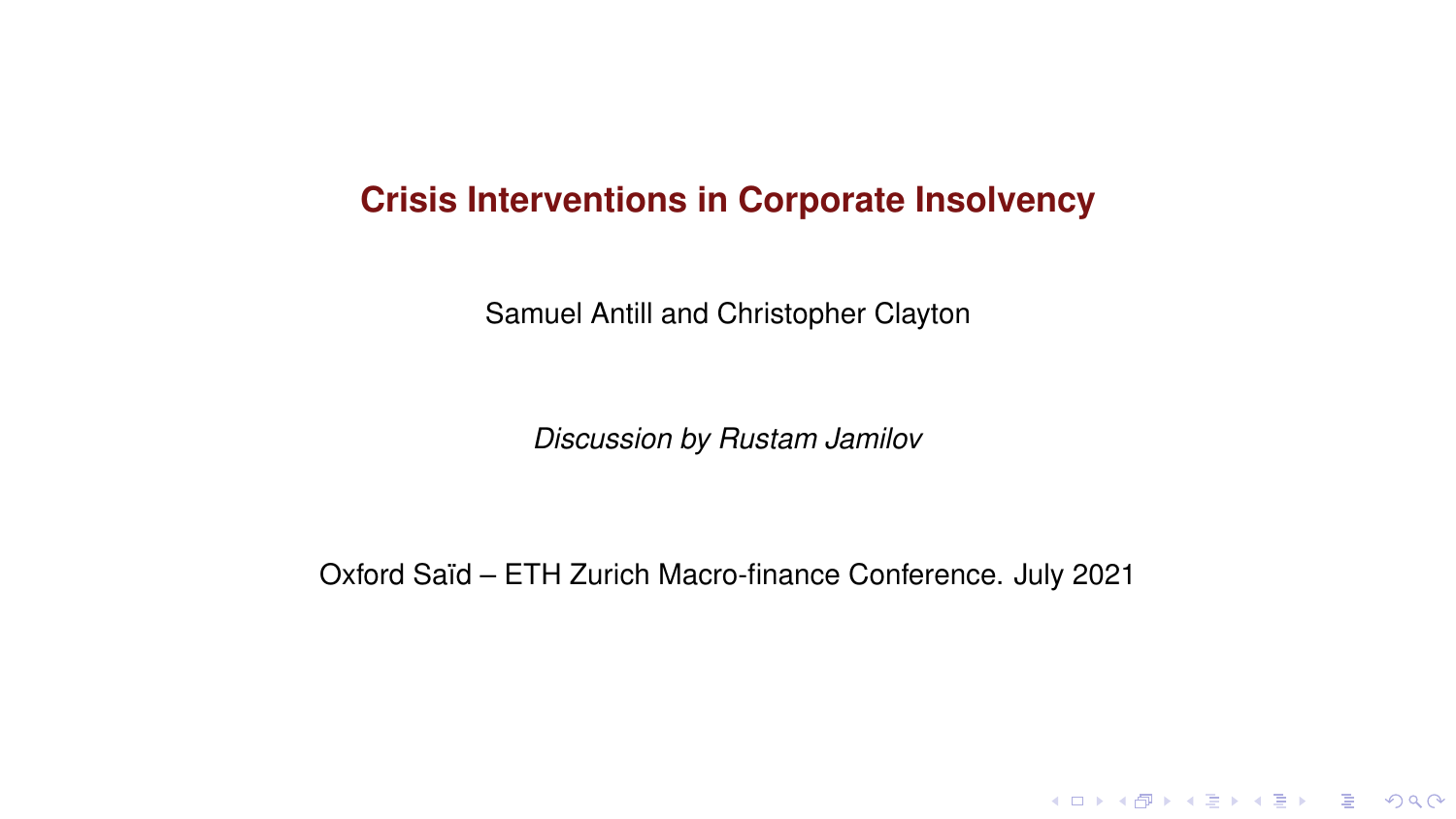# **Global Corporate Bankruptcy Surge**



Other developed region includes Australia, Canada, Japan and New Zealand.<br>Sources: S&P Global Ratings Research; S&P Global Market Intelligence's CreditPro

**K ロ ▶ K 御 ▶ K 聖 ▶ K 聖 ▶ 『 重 』 の Q Q ©**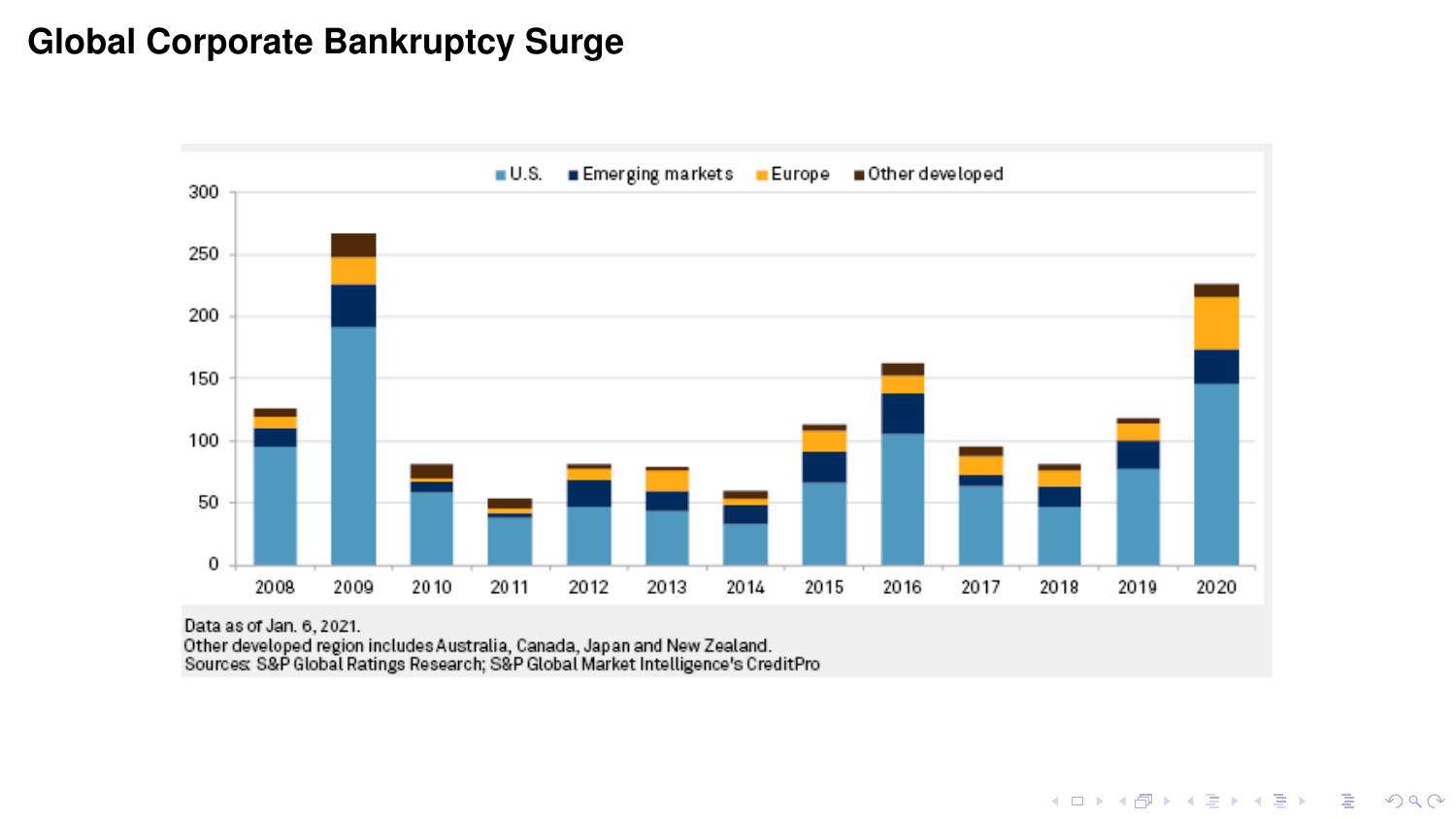### **Lasting Impact of the COVID-19 Pandemic**



**COVID-19 Cases and Corporate Bankruptcy Filings** 

K ロ ▶ K @ ▶ K 할 > K 할 > 1 할 > 9 Q Q\*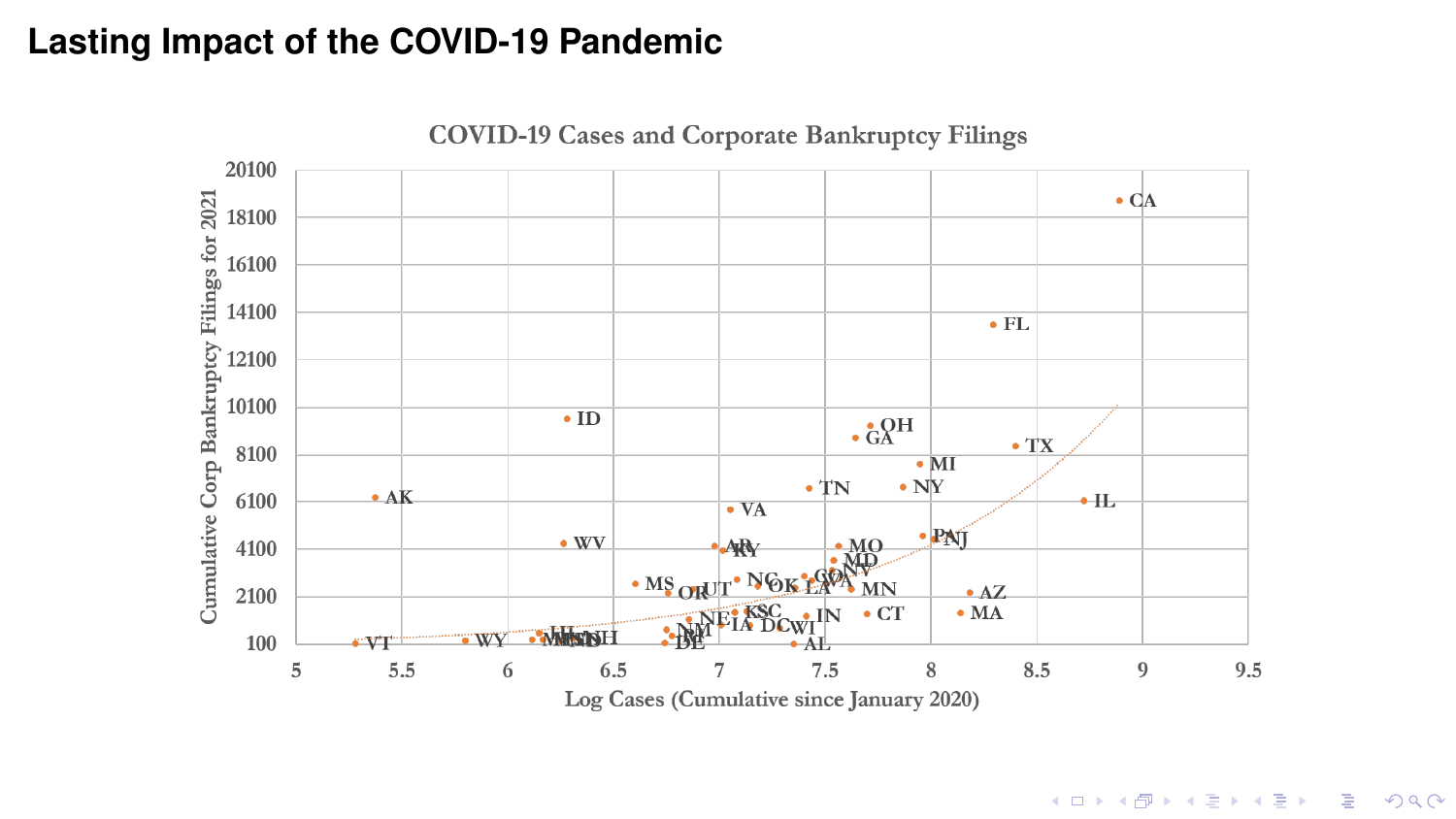- $\blacktriangleright$  An elegant, important, and timely paper
- $\triangleright$  My discussion is primarily on validation, extensions, and testability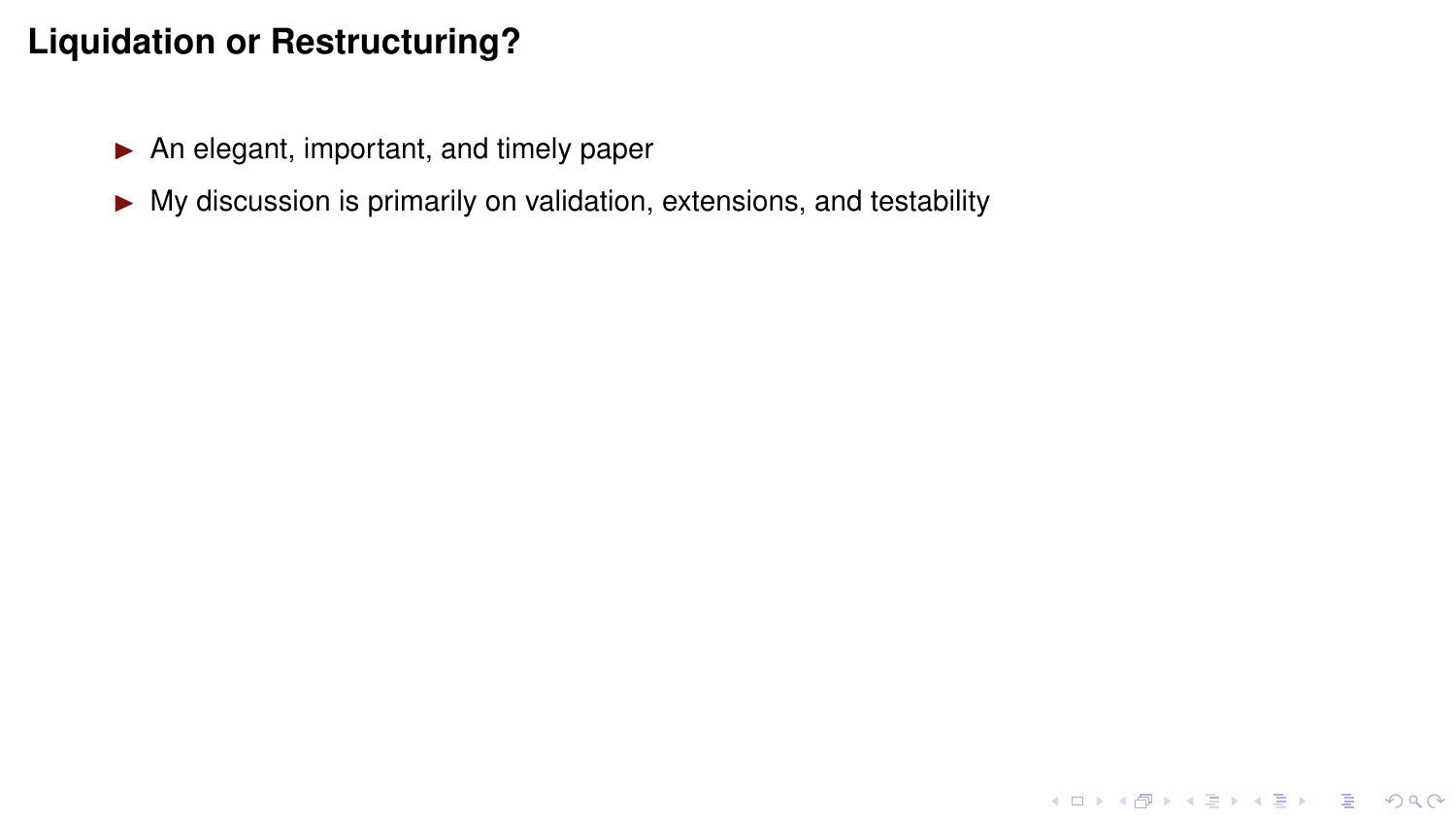- $\blacktriangleright$  An elegant, important, and timely paper
- $\triangleright$  My discussion is primarily on validation, extensions, and testability
- $\blacktriangleright$  A tale of two externalities
	- **1.** Fire sales
		- $\triangleright$  Aggregate prices decrease with the number of liquidations. Too many liquidations
	- **2.** Intermediary collateral constraints
		- In When constraints bind, under-allocation of credit to productive firms. Too few liquidations

K ロ ▶ K @ ▶ K 할 > K 할 > 1 할 > 9 Q Q\*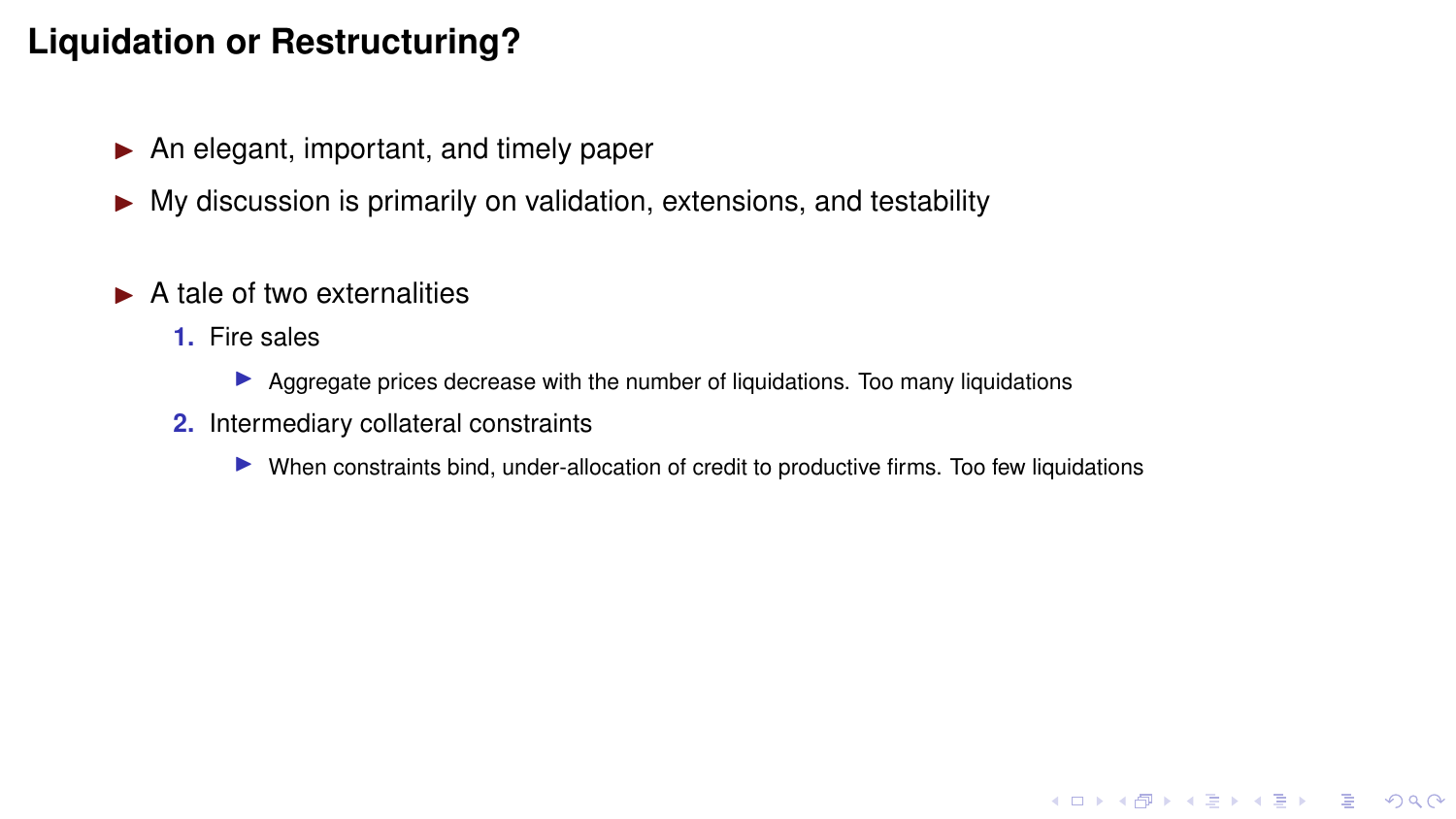- $\blacktriangleright$  An elegant, important, and timely paper
- $\triangleright$  My discussion is primarily on validation, extensions, and testability
- $\blacktriangleright$  A tale of two externalities
	- **1.** Fire sales
		- $\triangleright$  Aggregate prices decrease with the number of liquidations. Too many liquidations
	- **2.** Intermediary collateral constraints
		- In When constraints bind, under-allocation of credit to productive firms. Too few liquidations
- $\triangleright$  Social planner internalizes externalities, cleanses low-value firms to promote solvency of high-value borrowers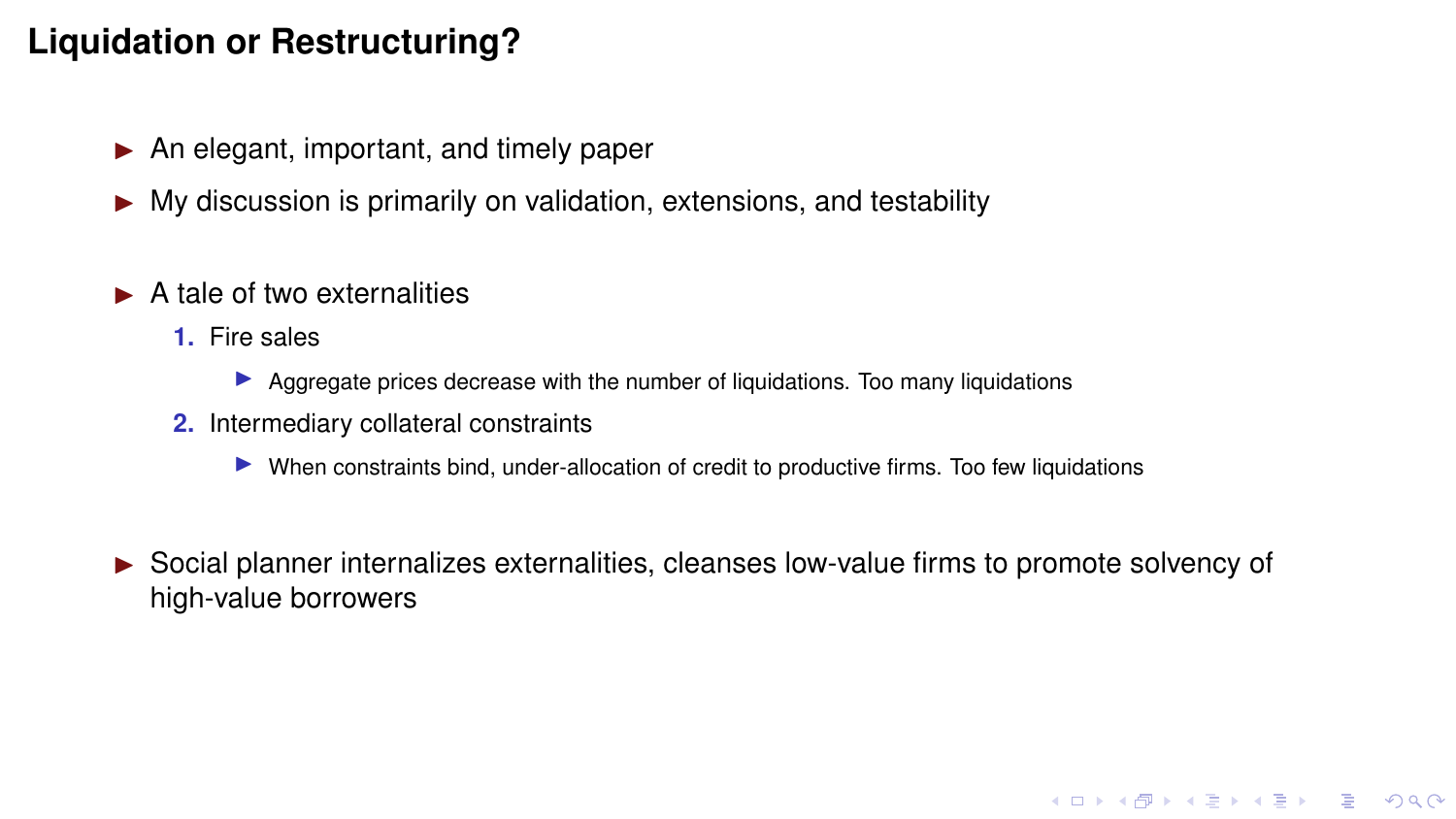- $\blacktriangleright$  An elegant, important, and timely paper
- $\triangleright$  My discussion is primarily on validation, extensions, and testability
- $\blacktriangleright$  A tale of two externalities
	- **1.** Fire sales
		- $\triangleright$  Aggregate prices decrease with the number of liquidations. Too many liquidations
	- **2.** Intermediary collateral constraints
		- In When constraints bind, under-allocation of credit to productive firms. Too few liquidations
- I Social planner internalizes externalities, cleanses low-value firms to promote solvency of high-value borrowers
- Extension to bank heterogeneity offers novel insights on optimal seniority structuring and credit (re-)allocation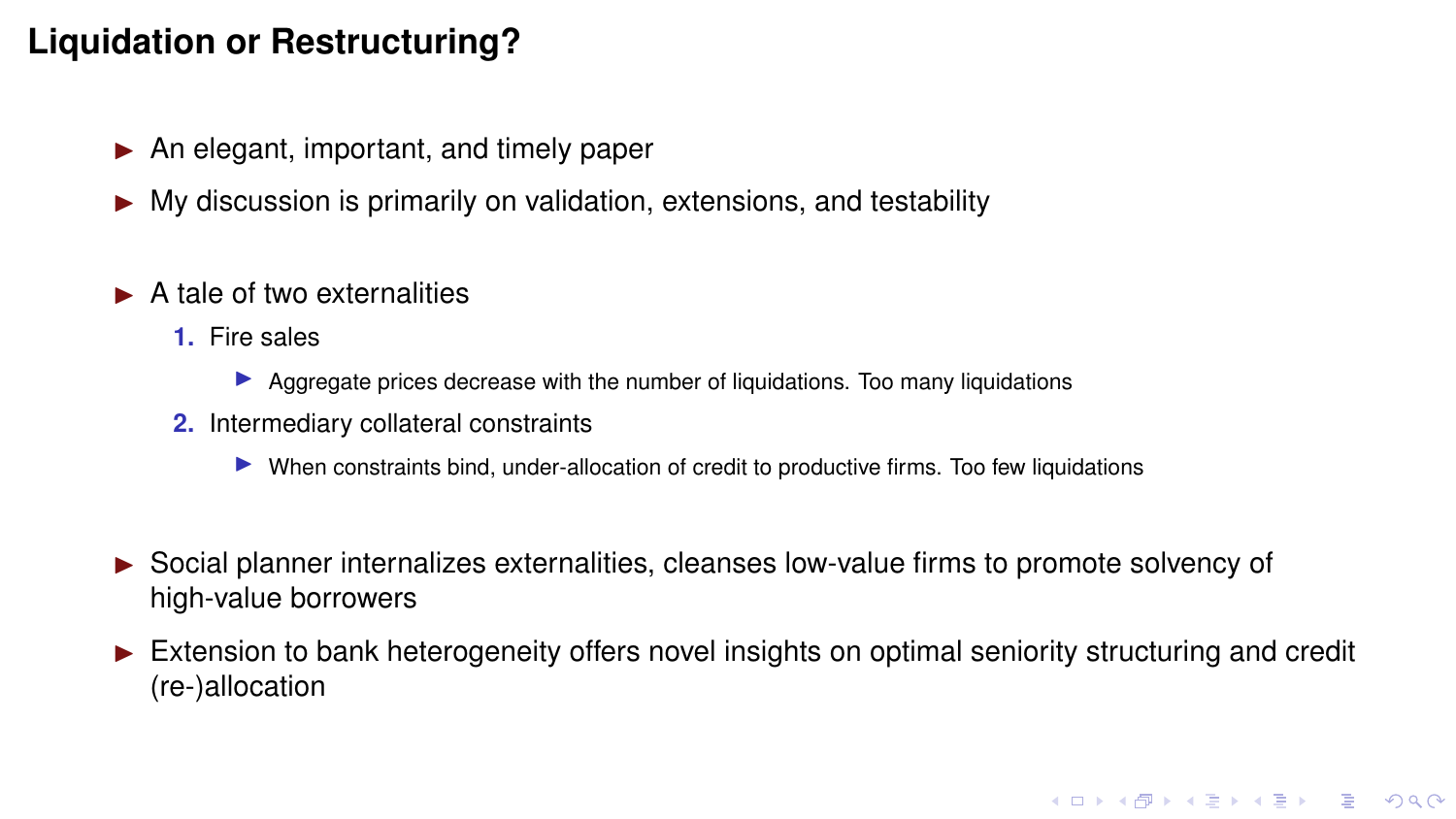$\triangleright$  The economic cost of liquidation can be greater if severing and establishing new relationships is privately costly for lenders due to e.g. costly information acquisition [\(Sufi, 2007;](#page-35-0) [Van Nieuwerburgh and Veldkamp, 2009\)](#page-35-1)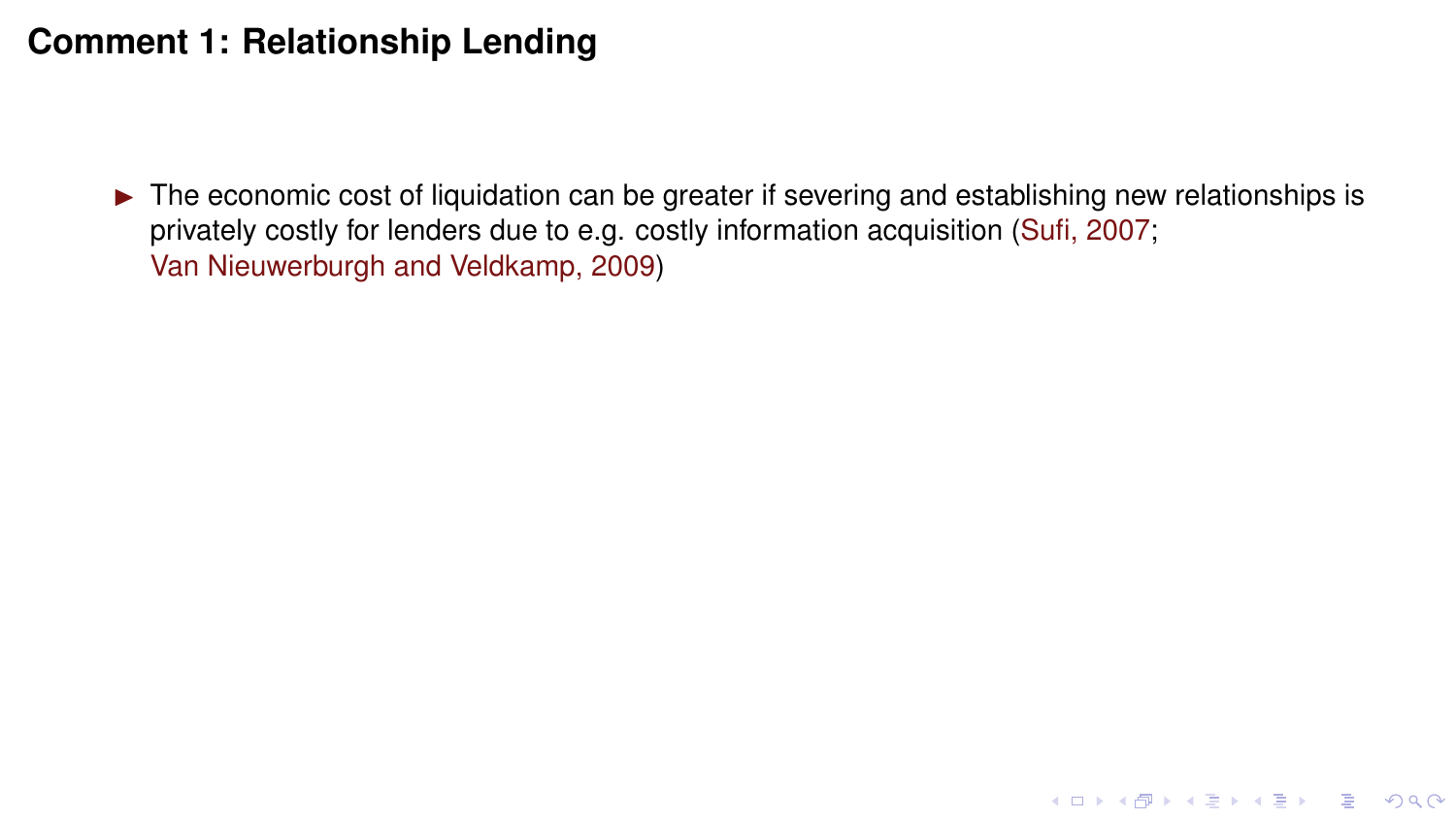- $\triangleright$  The economic cost of liquidation can be greater if severing and establishing new relationships is privately costly for lenders due to e.g. costly information acquisition [\(Sufi, 2007;](#page-35-0) [Van Nieuwerburgh and Veldkamp, 2009\)](#page-35-1)
- ► Suppose banks' pre-contract screening costs are xI per client, which must be paid to replace a liquidated firm and to keep the number of relationships invariant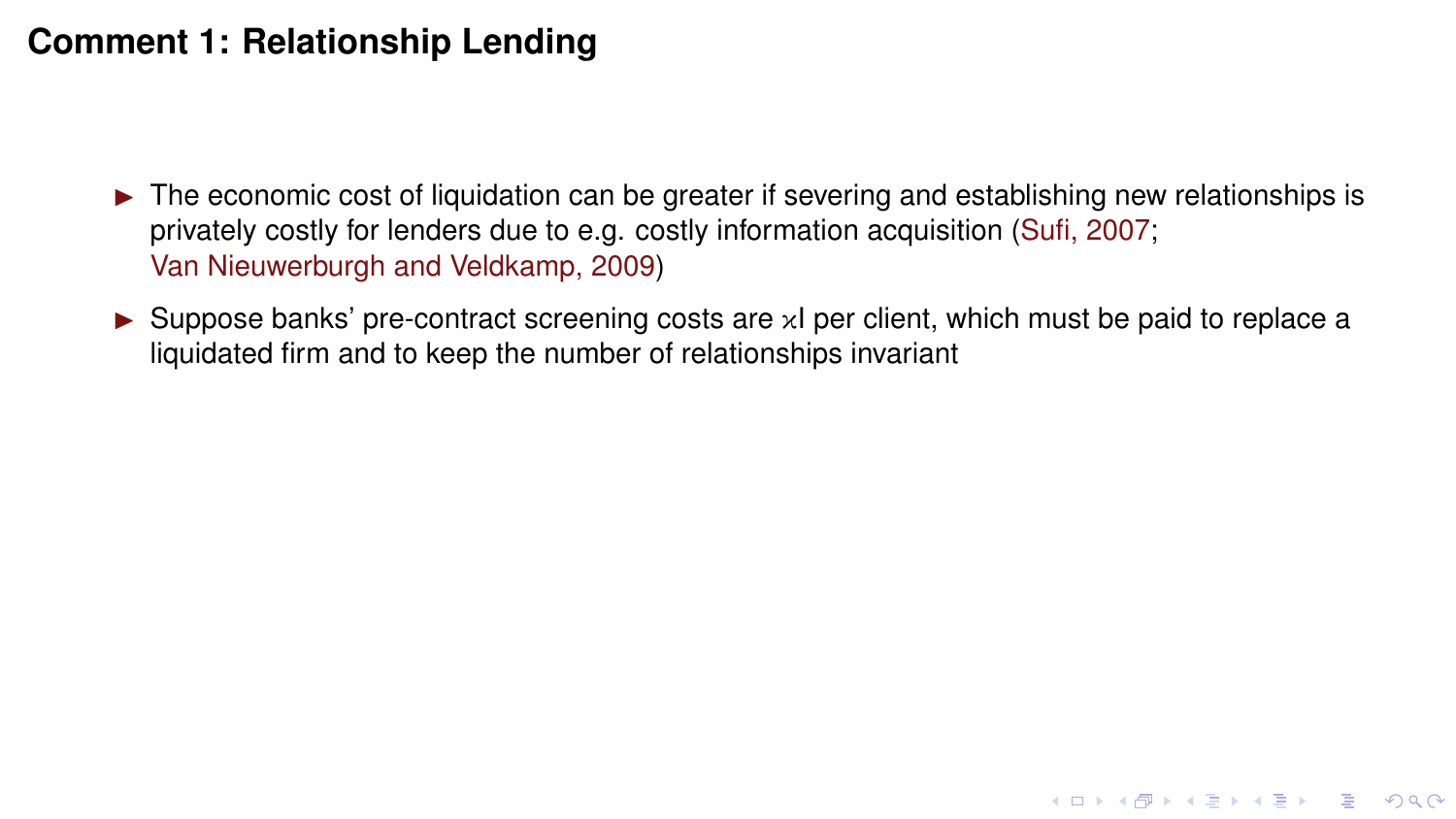- $\triangleright$  The economic cost of liquidation can be greater if severing and establishing new relationships is privately costly for lenders due to e.g. costly information acquisition [\(Sufi, 2007;](#page-35-0) [Van Nieuwerburgh and Veldkamp, 2009\)](#page-35-1)
- ► Suppose banks' pre-contract screening costs are xI per client, which must be paid to replace a liquidated firm and to keep the number of relationships invariant
- $\triangleright$  Could sufficiently costly relationship formation  $(xI \gt g \epsilon I)$  make continuation always optimal and the trade-off reduntant?

**KORK EX KEY OR ABY**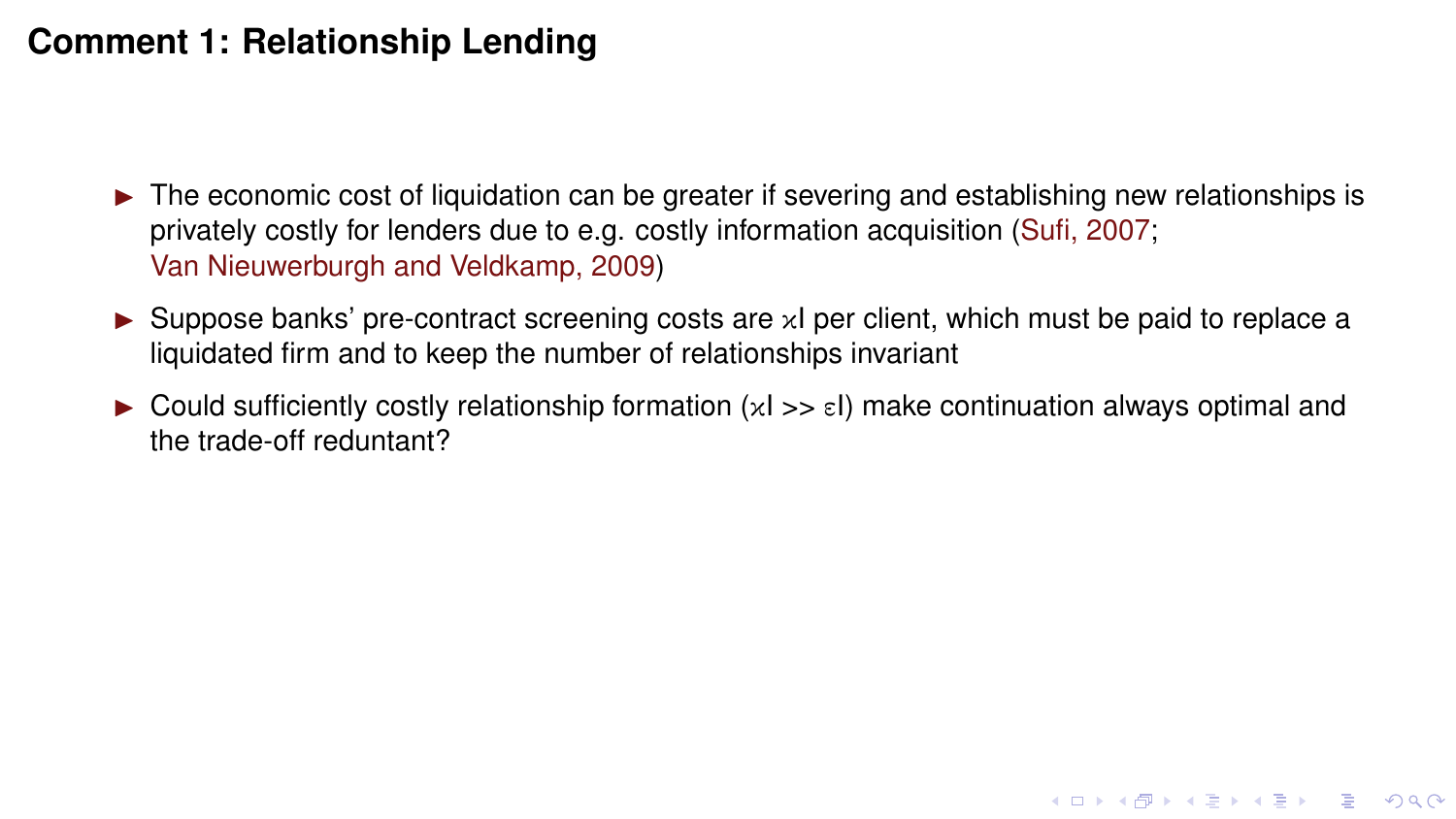- $\triangleright$  The economic cost of liquidation can be greater if severing and establishing new relationships is privately costly for lenders due to e.g. costly information acquisition [\(Sufi, 2007;](#page-35-0) [Van Nieuwerburgh and Veldkamp, 2009\)](#page-35-1)
- ► Suppose banks' pre-contract screening costs are xI per client, which must be paid to replace a liquidated firm and to keep the number of relationships invariant
- $\triangleright$  Could sufficiently costly relationship formation  $(xI \gt g \epsilon I)$  make continuation always optimal and the trade-off reduntant?

**KORKARRA EX KEY EL POQO** 

 $\triangleright$  A spread between the private values of continuation for firms and banks may affect how the "creditor-recovery-maximizing" liquidation rule is formed at t=0 by firms and t=1 by banks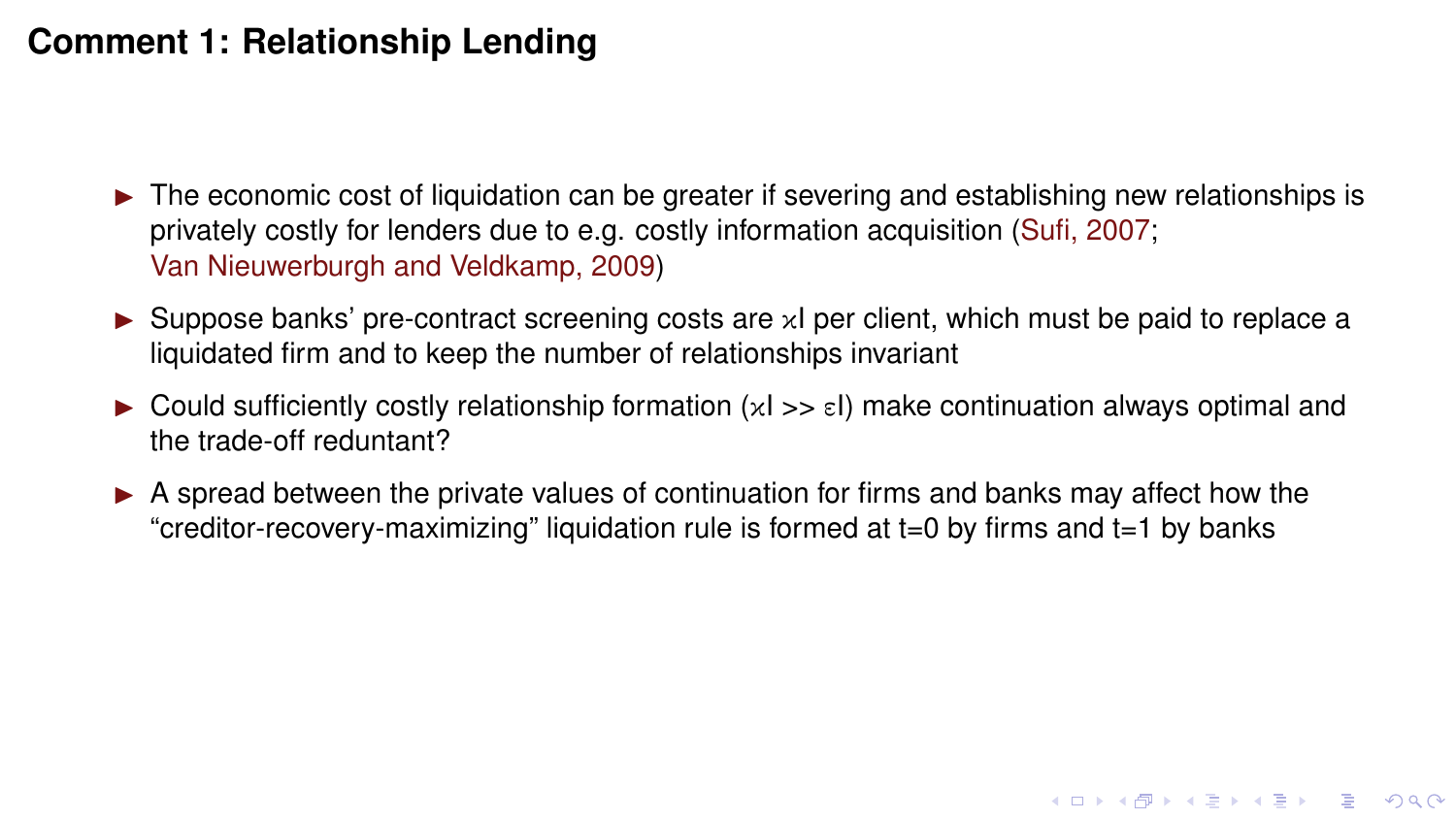- $\triangleright$  The economic cost of liquidation can be greater if severing and establishing new relationships is privately costly for lenders due to e.g. costly information acquisition [\(Sufi, 2007;](#page-35-0) [Van Nieuwerburgh and Veldkamp, 2009\)](#page-35-1)
- ► Suppose banks' pre-contract screening costs are xI per client, which must be paid to replace a liquidated firm and to keep the number of relationships invariant
- $\triangleright$  Could sufficiently costly relationship formation  $(xI \gt g \epsilon I)$  make continuation always optimal and the trade-off reduntant?
- $\triangleright$  A spread between the private values of continuation for firms and banks may affect how the "creditor-recovery-maximizing" liquidation rule is formed at t=0 by firms and t=1 by banks
- **Festable prediction**: banks with a higher propensity to form long-lasting credit relations are less likely to allow borrowers to liquidate?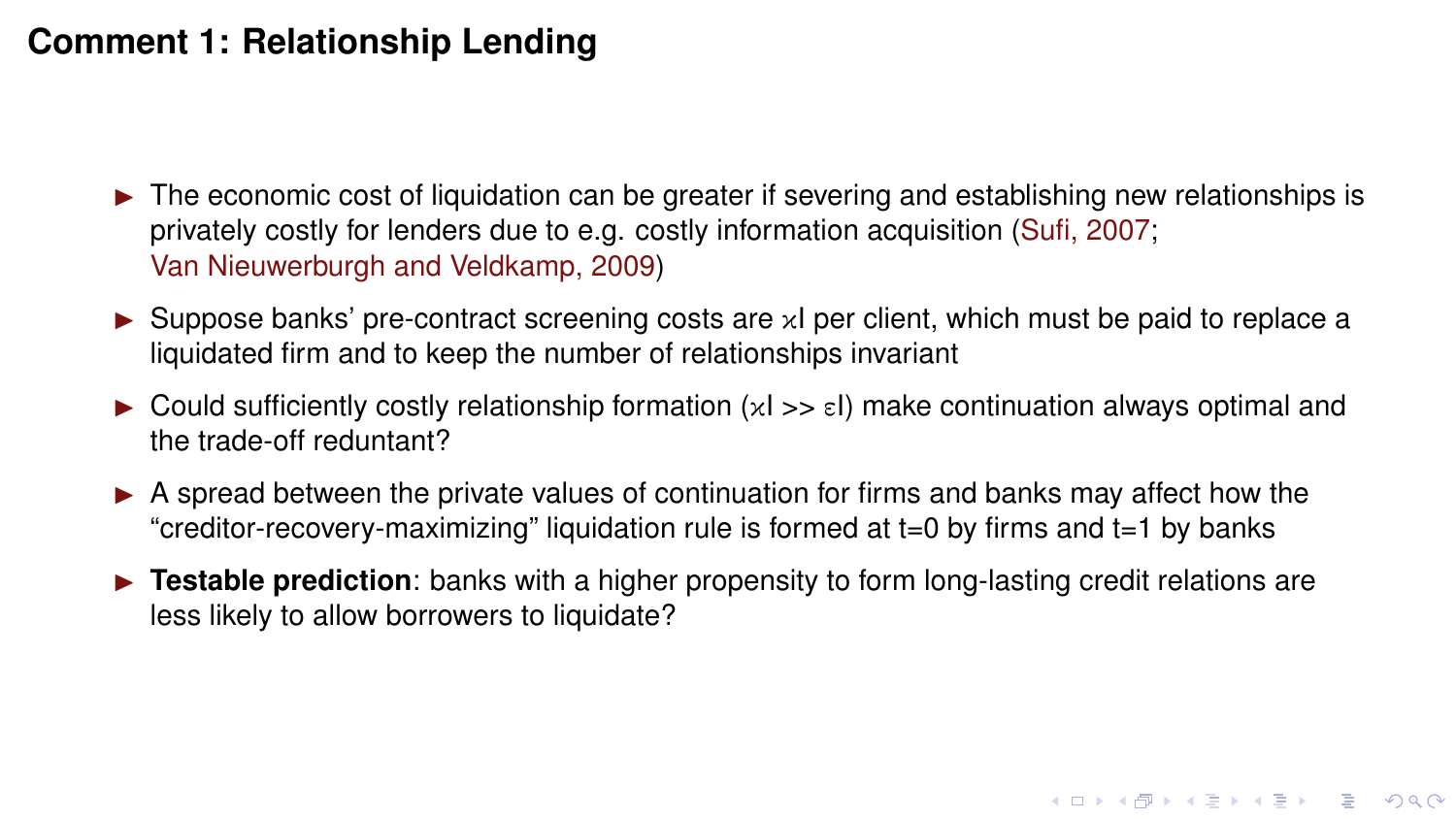$\triangleright$  Since Schumpeter, a central question in economics is the impact of cyclical entry & exit of firms on productivity [\(Kehrig, 2015\)](#page-35-2)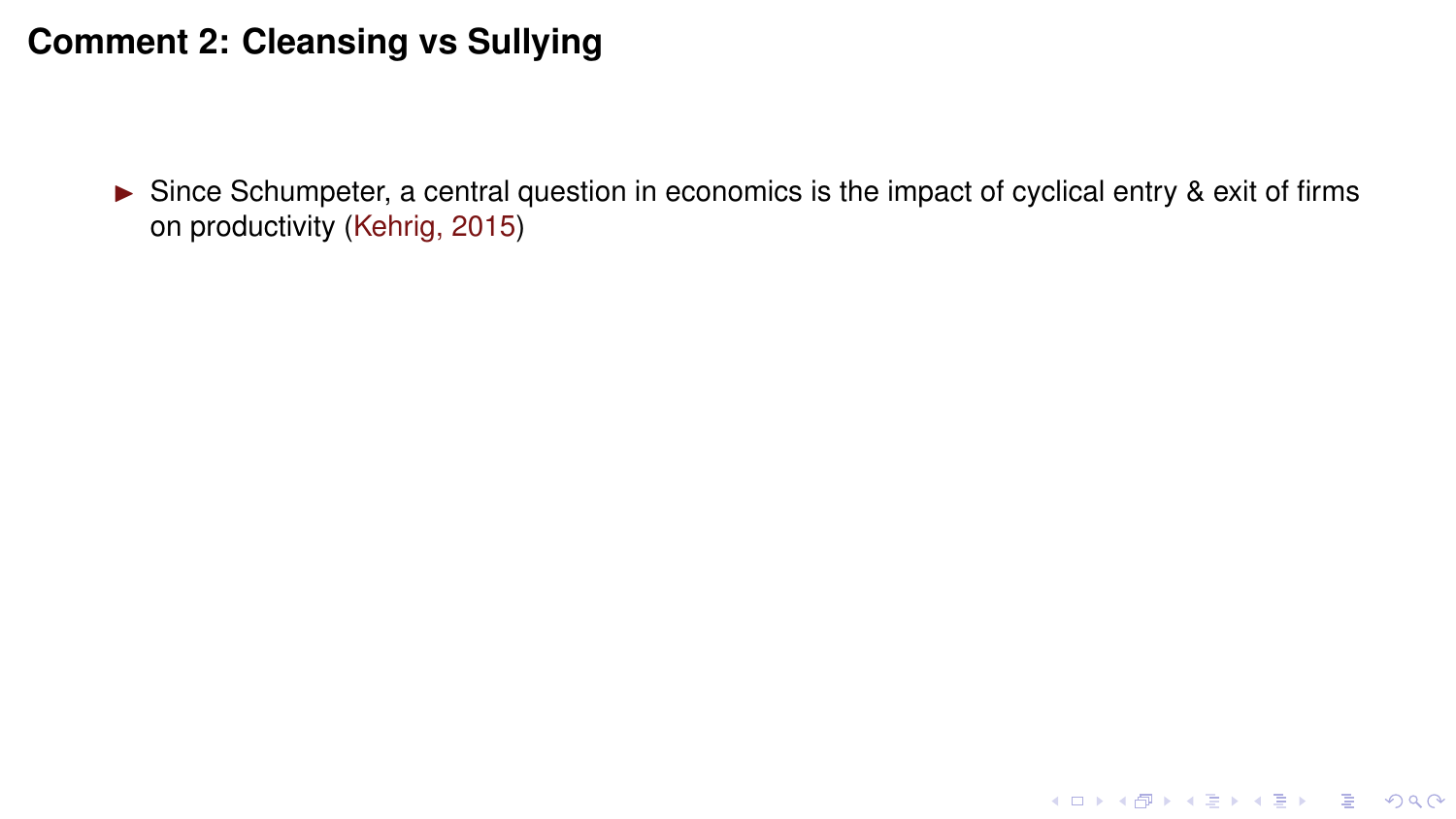$\triangleright$  Since Schumpeter, a central question in economics is the impact of cyclical entry & exit of firms on productivity [\(Kehrig, 2015\)](#page-35-2)

K ロ ▶ K @ ▶ K 할 > K 할 > 1 할 > 9 Q Q\*

 $\triangleright$  Dispersion of measurable firm quality seems to be countercyclical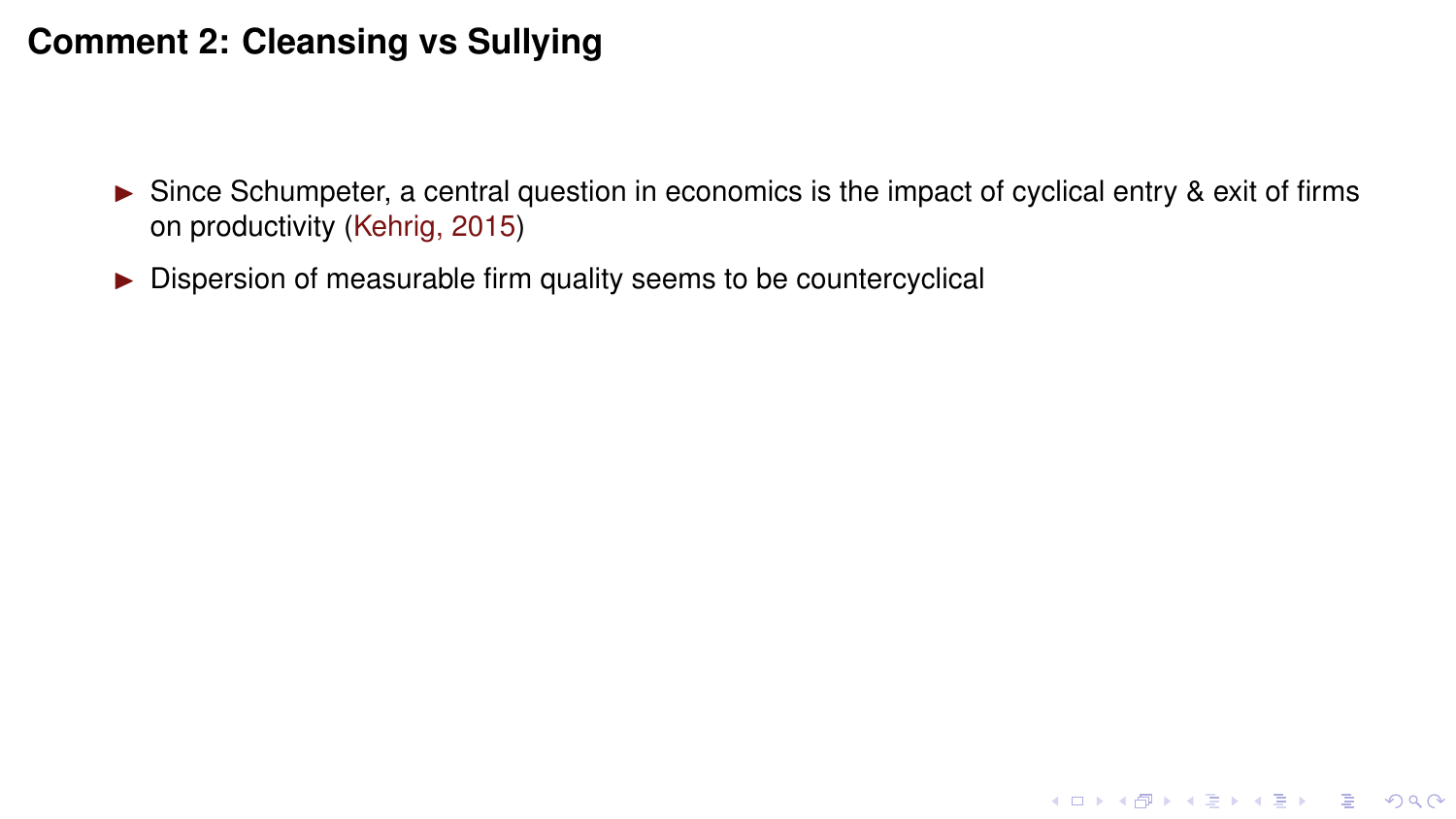- $\triangleright$  Since Schumpeter, a central question in economics is the impact of cyclical entry & exit of firms on productivity [\(Kehrig, 2015\)](#page-35-2)
- $\triangleright$  Dispersion of measurable firm quality seems to be countercyclical
- $\blacktriangleright$  Implies too few liquidations and too many continuations in high MU states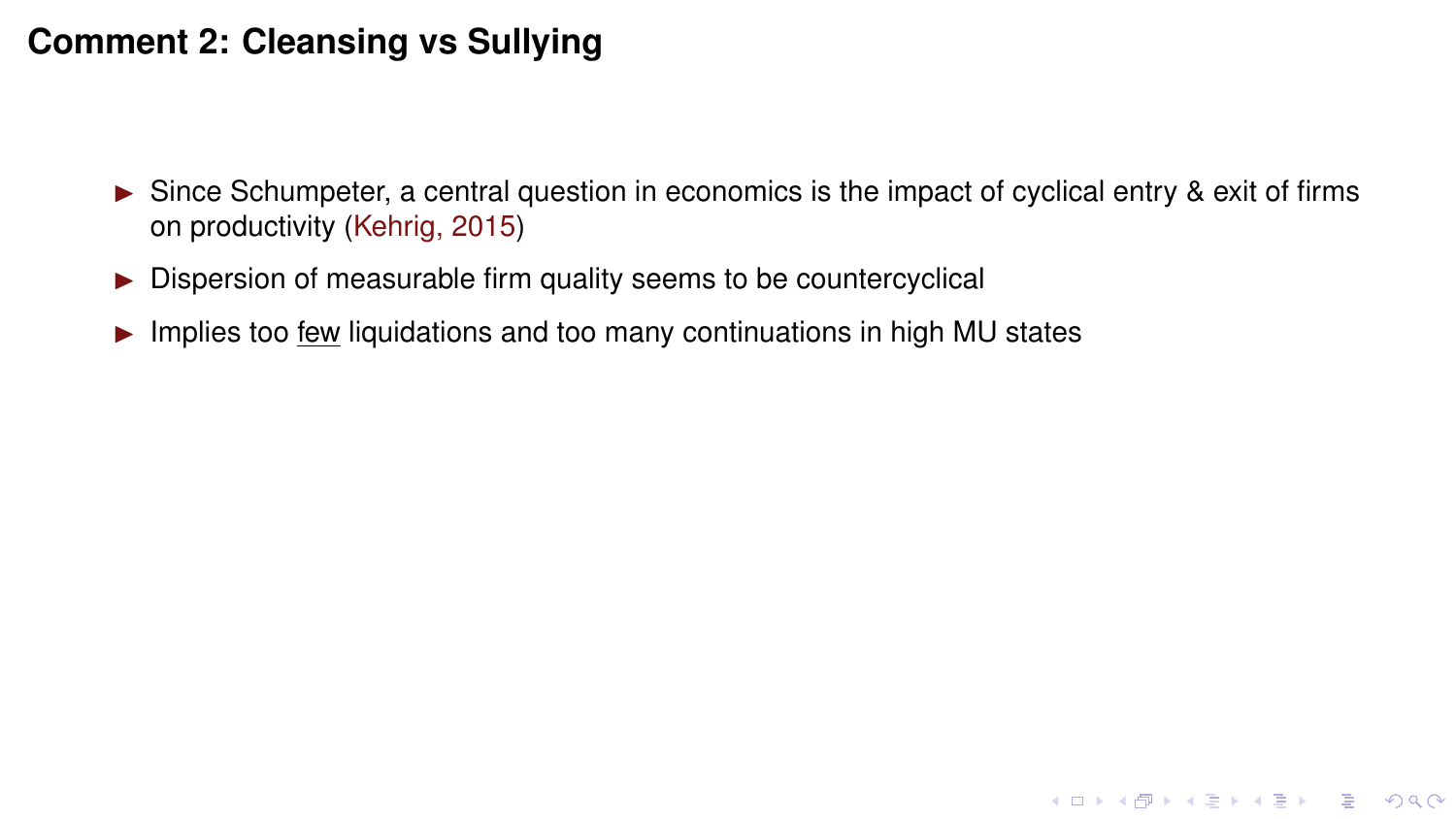- $\triangleright$  Since Schumpeter, a central question in economics is the impact of cyclical entry & exit of firms on productivity [\(Kehrig, 2015\)](#page-35-2)
- $\triangleright$  Dispersion of measurable firm quality seems to be countercyclical
- Implies too few liquidations and too many continuations in high MU states
- $\triangleright$  Corollary 1 offers guidance: planner elects to liquidate more firms if three conditions are met:

**KORK EX KEY OR ABY** 

- **1.** Loan demand of bankrupt firms > demand of solvent firms
- **2.** High price and quantity elasticity of liquidations
- **3.** High upfront insolvency costs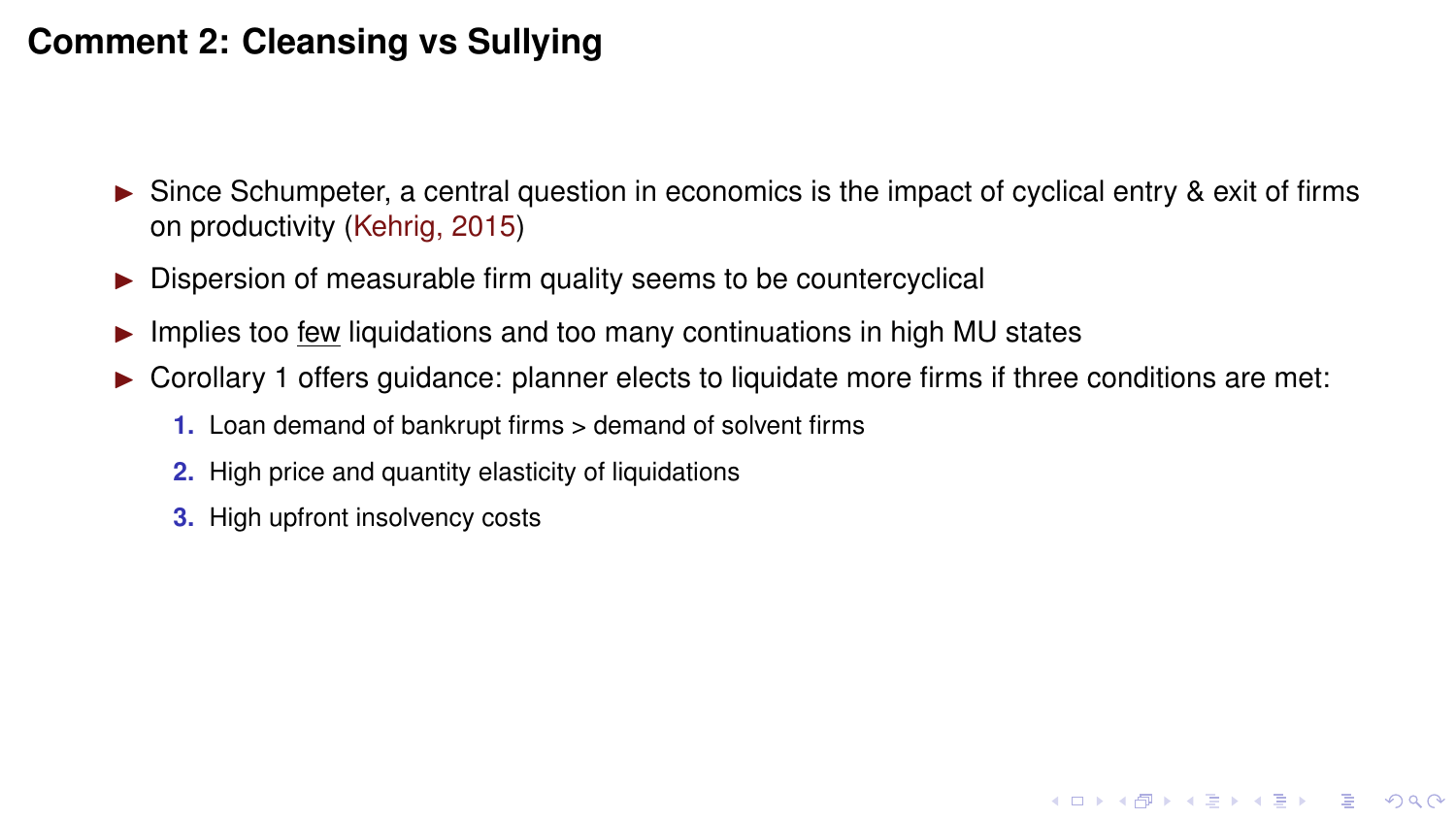- $\triangleright$  Since Schumpeter, a central question in economics is the impact of cyclical entry & exit of firms on productivity [\(Kehrig, 2015\)](#page-35-2)
- $\triangleright$  Dispersion of measurable firm quality seems to be countercyclical
- Implies too few liquidations and too many continuations in high MU states
- $\triangleright$  Corollary 1 offers guidance: planner elects to liquidate more firms if three conditions are met:

**KORKARYKERKE PORCH** 

- **1.** Loan demand of bankrupt firms > demand of solvent firms
- **2.** High price and quantity elasticity of liquidations
- **3.** High upfront insolvency costs
- $\blacktriangleright$  Points (1) and (3) seem reasonable
- $\triangleright$  Point (2) is contentious but can be tested, see next slide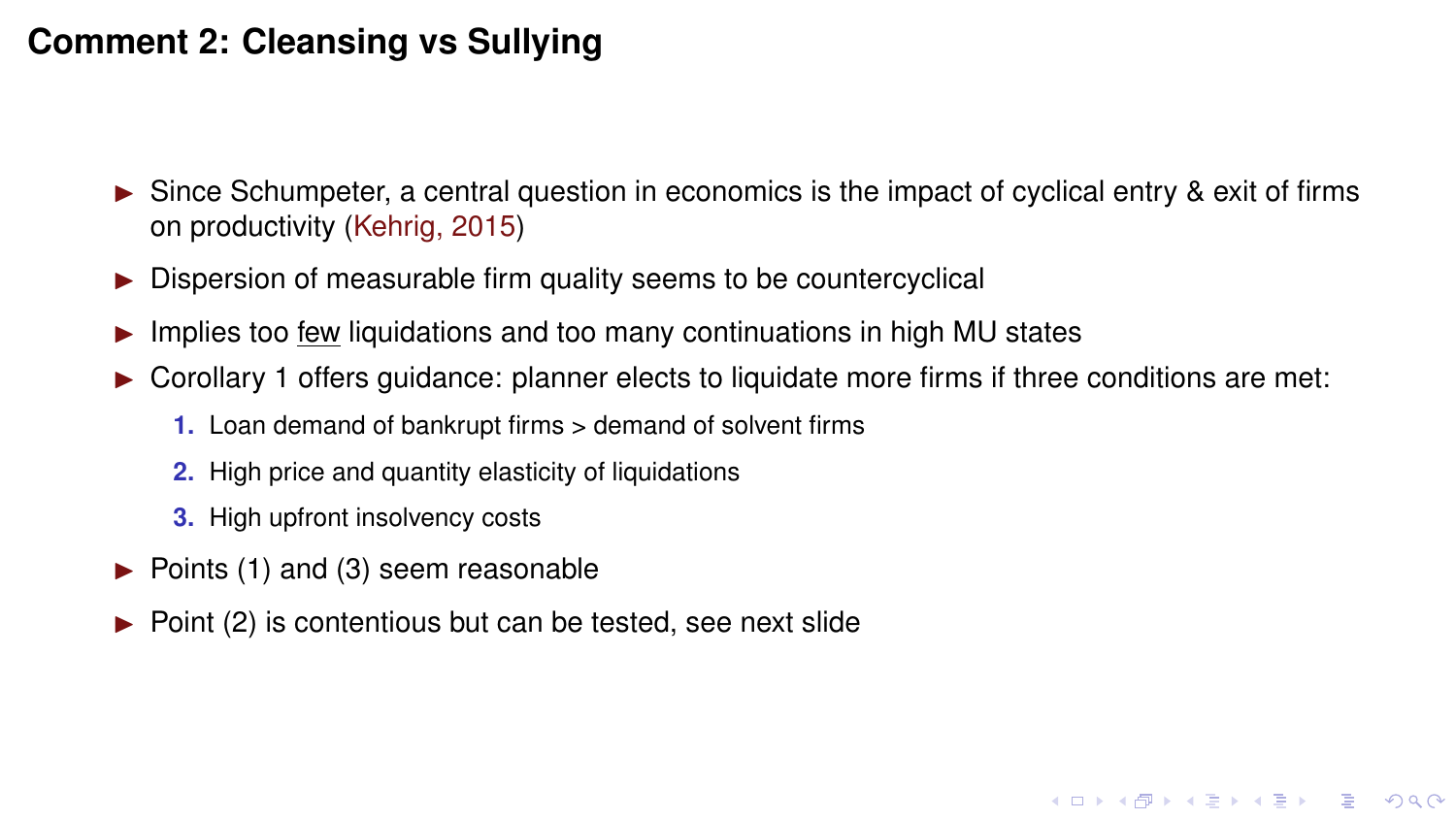$\triangleright$  Loan-price externality assumes "lending capacity" = marginal propensity to lend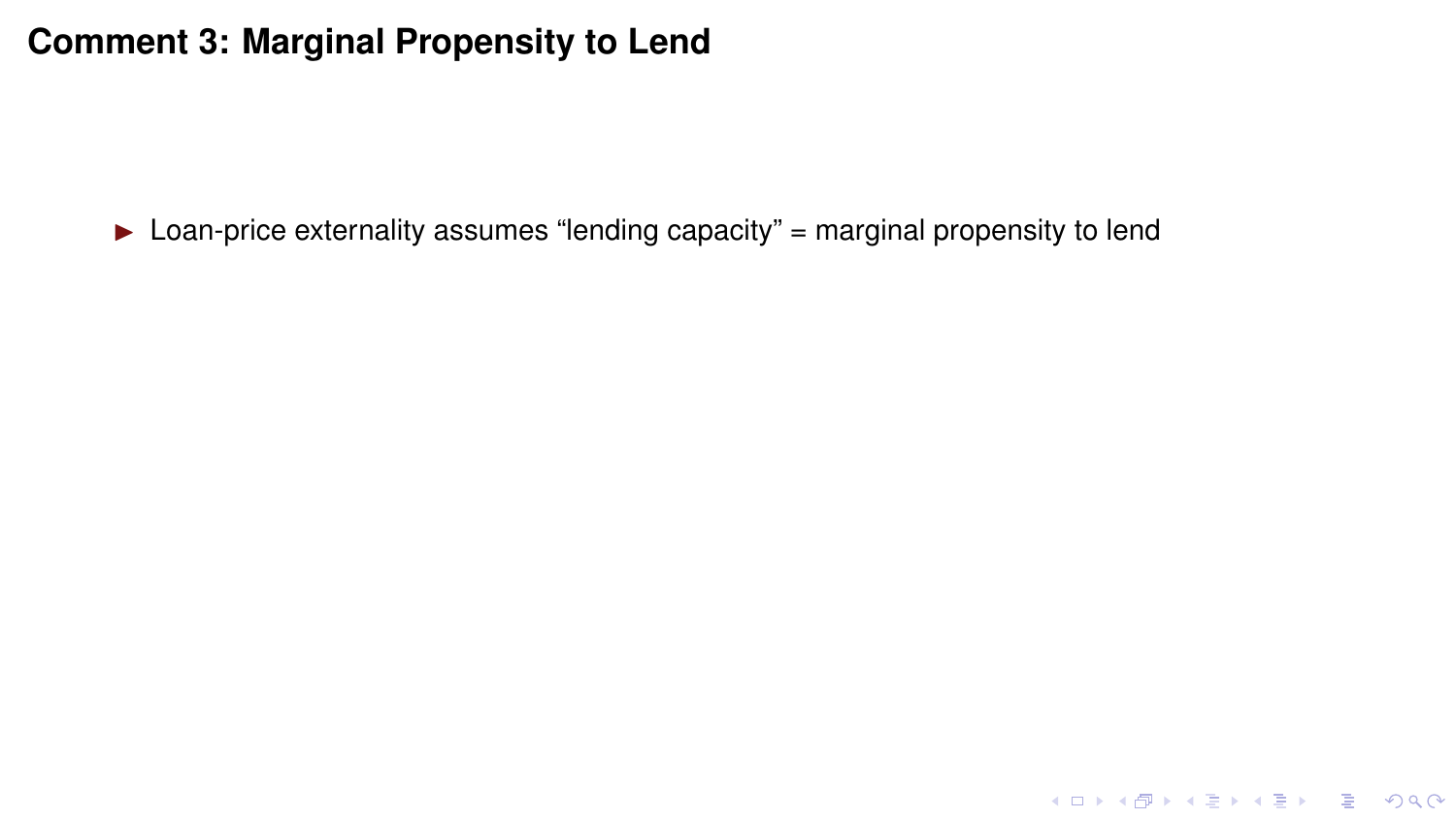$\triangleright$  Loan-price externality assumes "lending capacity" = marginal propensity to lend

KOKK@KKEKKEK E 1990

 $\blacktriangleright$  In practice, banks may park cash in reserves or buy back shares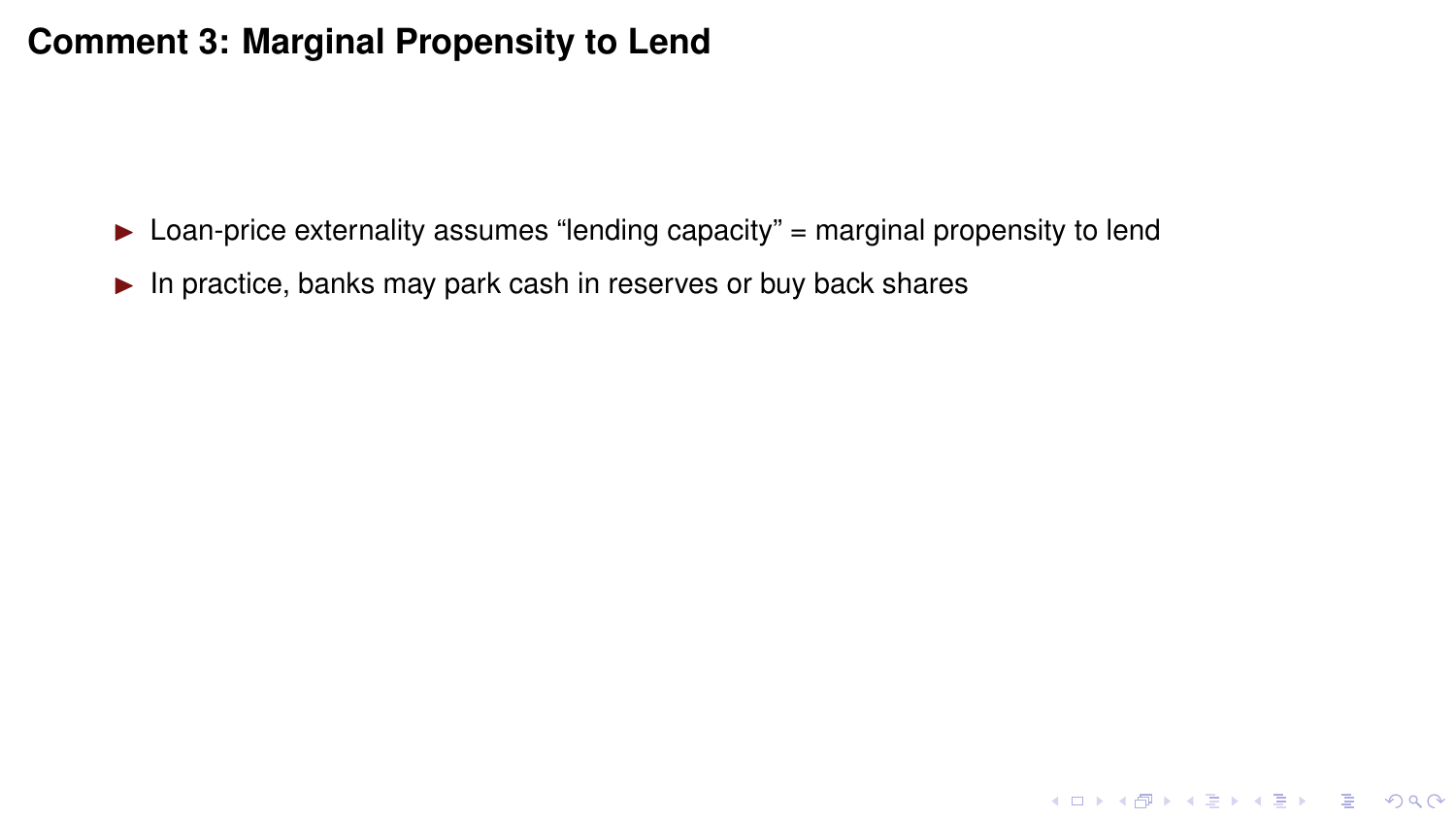- $\triangleright$  Loan-price externality assumes "lending capacity" = marginal propensity to lend
- In practice, banks may park cash in reserves or buy back shares
- I *"In January, 41 banks announced new share repurchase plans, compared with 26 announced in December 2020. During January, Bank of America Corp. was the largest bank by asset size to announce a new program to buy back up to \$2.9 billion in common shares through March 31" (S&P Global Market Intelligence, February 2021)*

**KORK EX KEY OR ABY**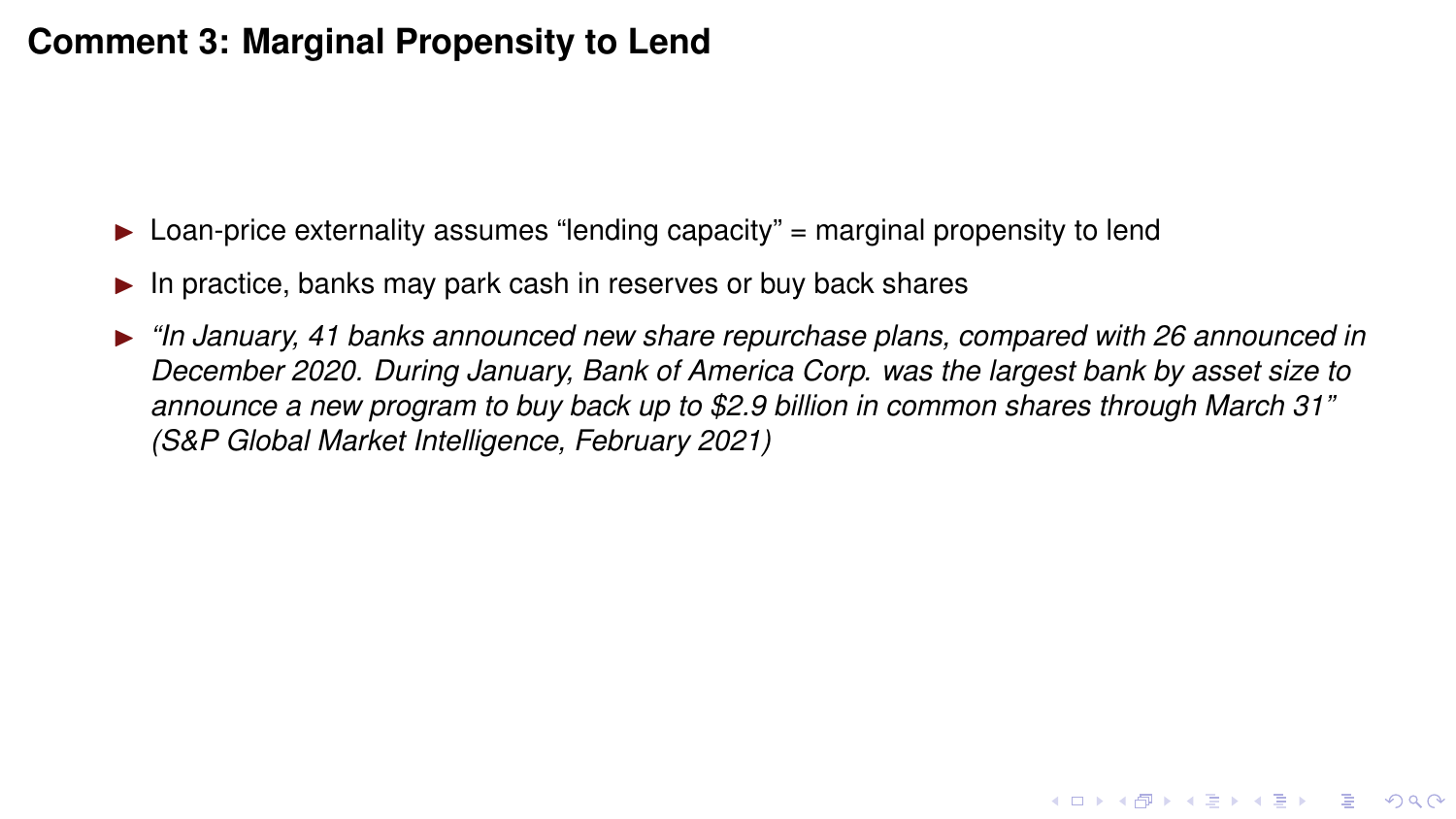- $\triangleright$  Loan-price externality assumes "lending capacity" = marginal propensity to lend
- In practice, banks may park cash in reserves or buy back shares
- I *"In January, 41 banks announced new share repurchase plans, compared with 26 announced in December 2020. During January, Bank of America Corp. was the largest bank by asset size to announce a new program to buy back up to \$2.9 billion in common shares through March 31" (S&P Global Market Intelligence, February 2021)*
- **► Testable prediction**: do liquidations lead to higher book or market values of lending? Literature surely has tested the opposite, i.e. the *determinants* of liquidations, but what of the *consequences*?

**KORK EX KEY OR ABY**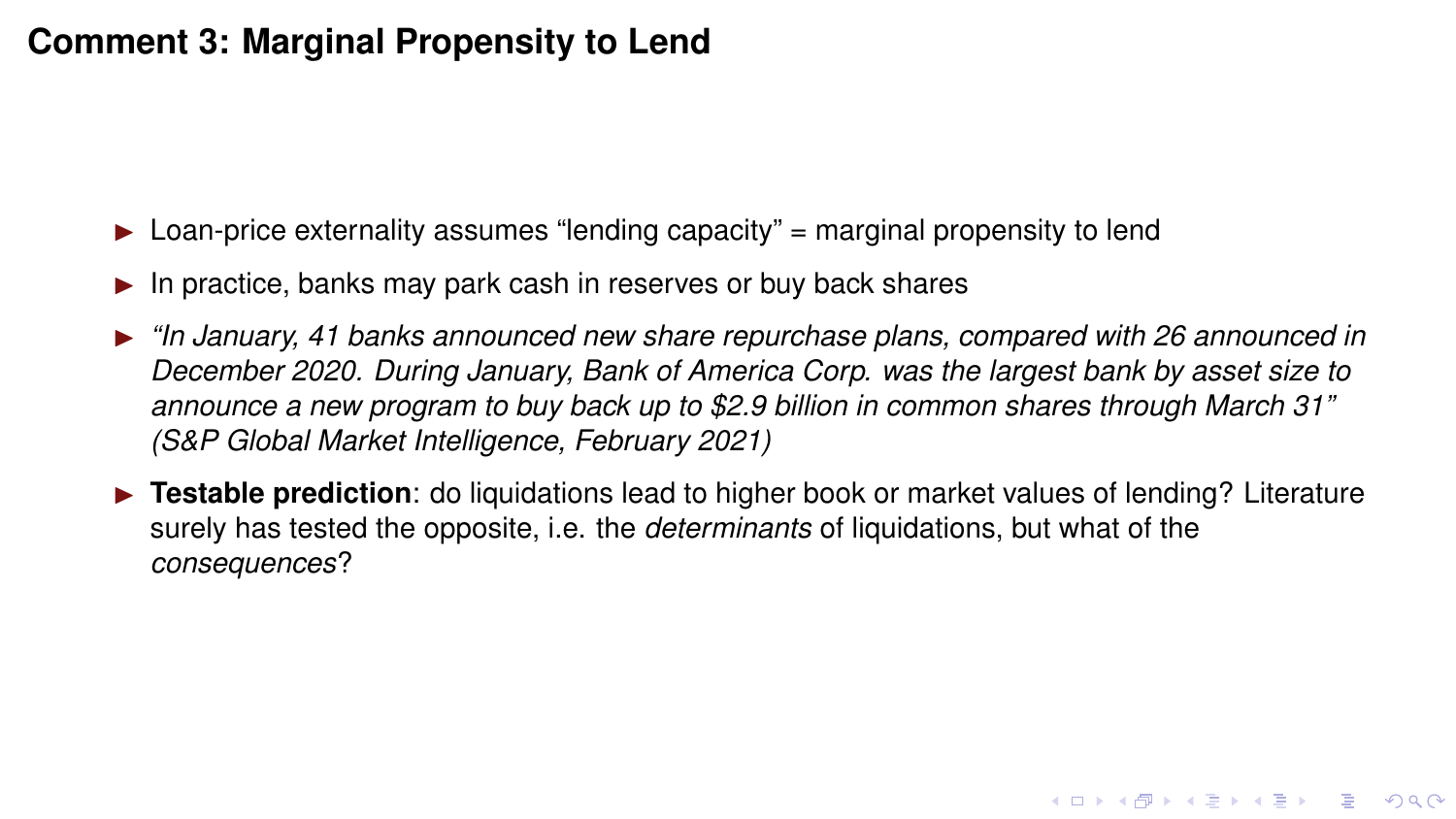### **Comment 4: Pecking Order of Firms**

A key result in the paper is that social planner sacrifices low-value firms to preserve high-value firms

KID KAR KE KAEK E 1990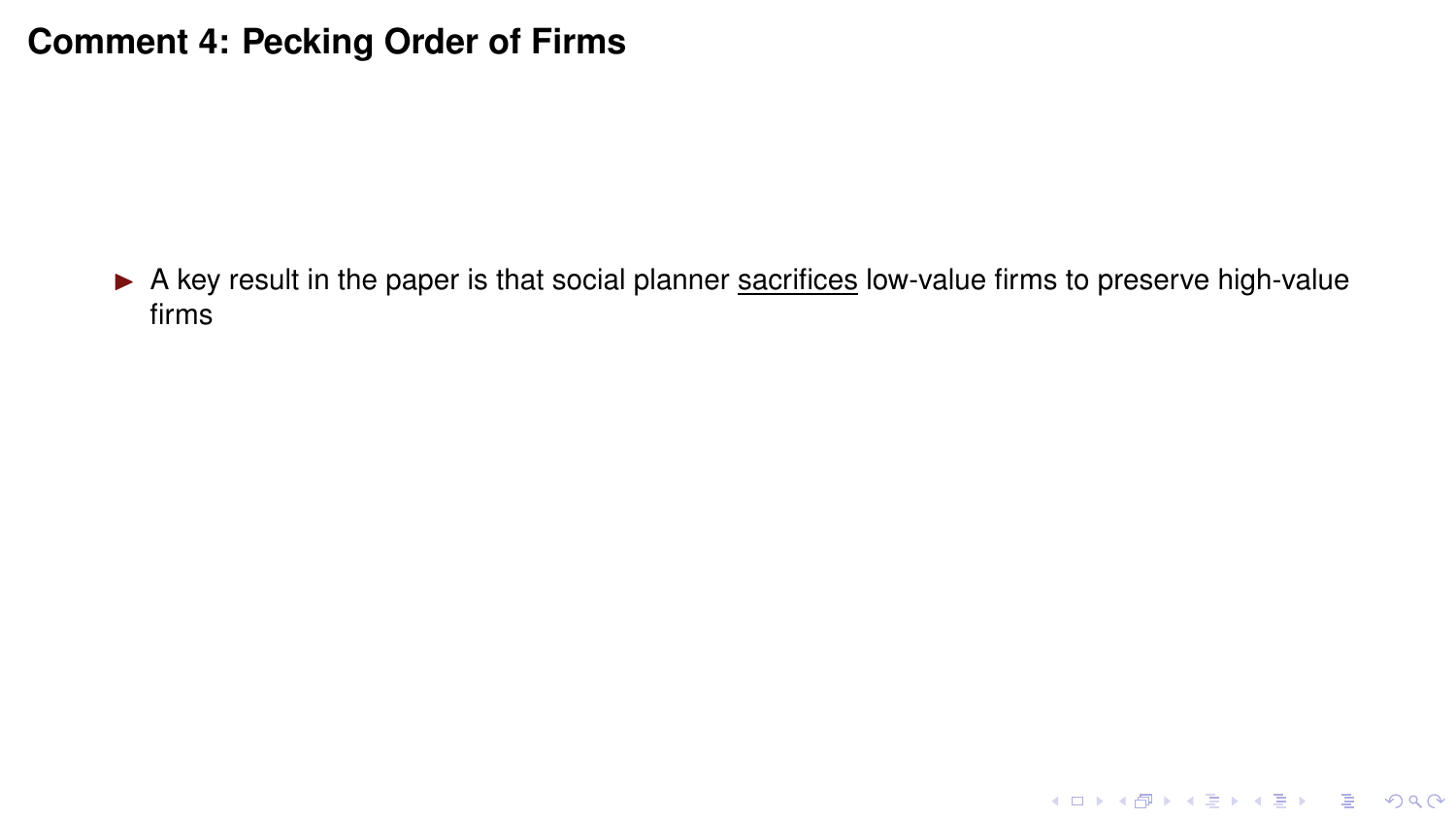#### **Comment 4: Pecking Order of Firms**

- $\triangleright$  A key result in the paper is that social planner sacrifices low-value firms to preserve high-value firms
- $\triangleright$  Complementary empirical evidence exists in [Galaasen et al. \(2020\)](#page-35-3): using Norwegian data, authors find that following idiosyncratic shocks to granular corporate borrowers, banks cut lending and increase rates on non-granular corporate borrowers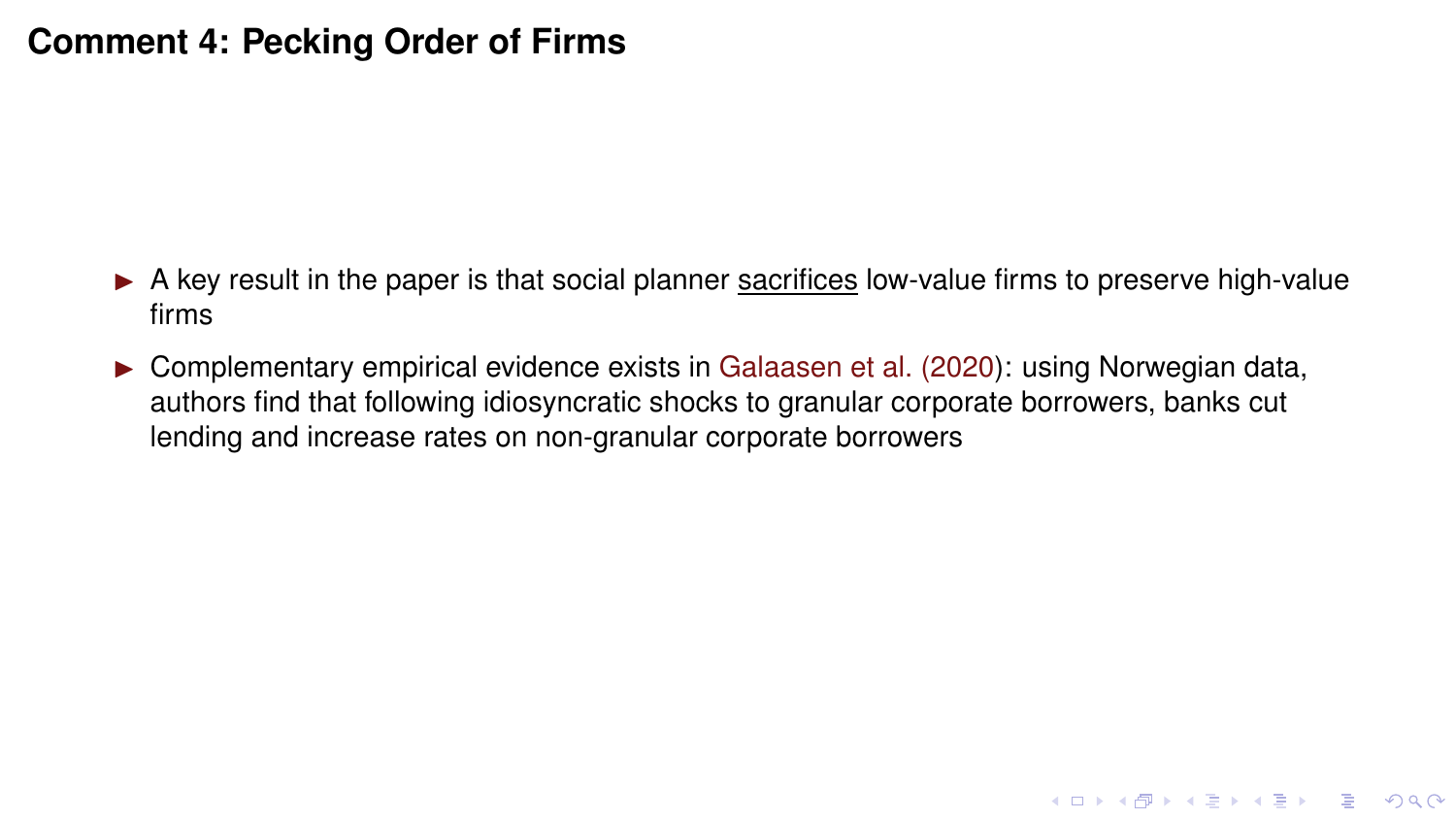#### **Comment 4: Pecking Order of Firms**

 $\triangleright$  A key result in the paper is that social planner sacrifices low-value firms to preserve high-value firms

**KORK EX KEY OR ABY** 

- $\triangleright$  Complementary empirical evidence exists in [Galaasen et al. \(2020\)](#page-35-3): using Norwegian data, authors find that following idiosyncratic shocks to granular corporate borrowers, banks cut lending and increase rates on non-granular corporate borrowers
- $\triangleright$  Similar findings in [Greenwald et al. \(2020\)](#page-35-4)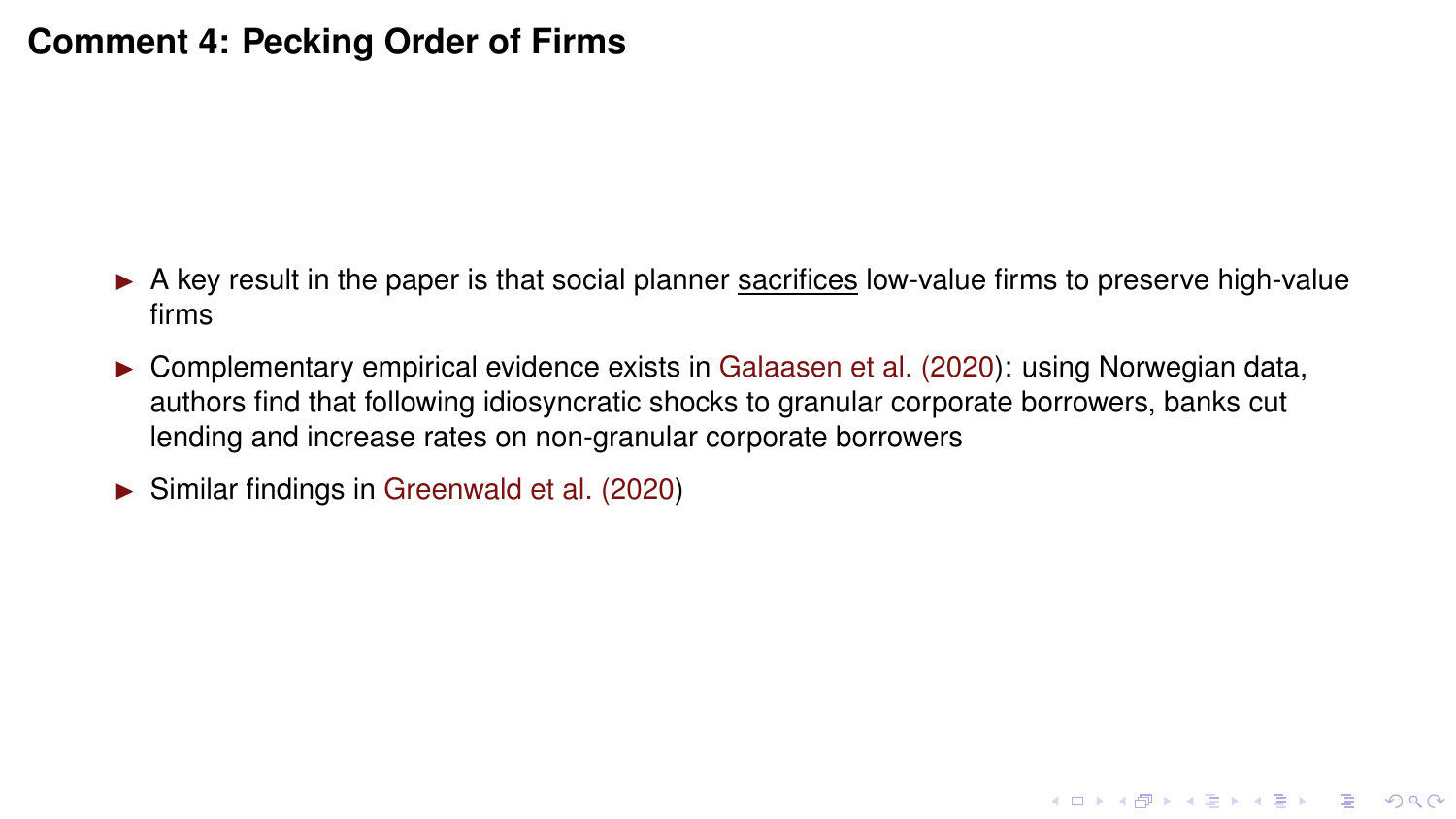$\triangleright$  Competitive loan pricing is a strong assumption that is often rejected empirically [\(Wang et al.,](#page-35-5) [2020;](#page-35-5) [Corbae and D'Erasmo, 2020\)](#page-35-6)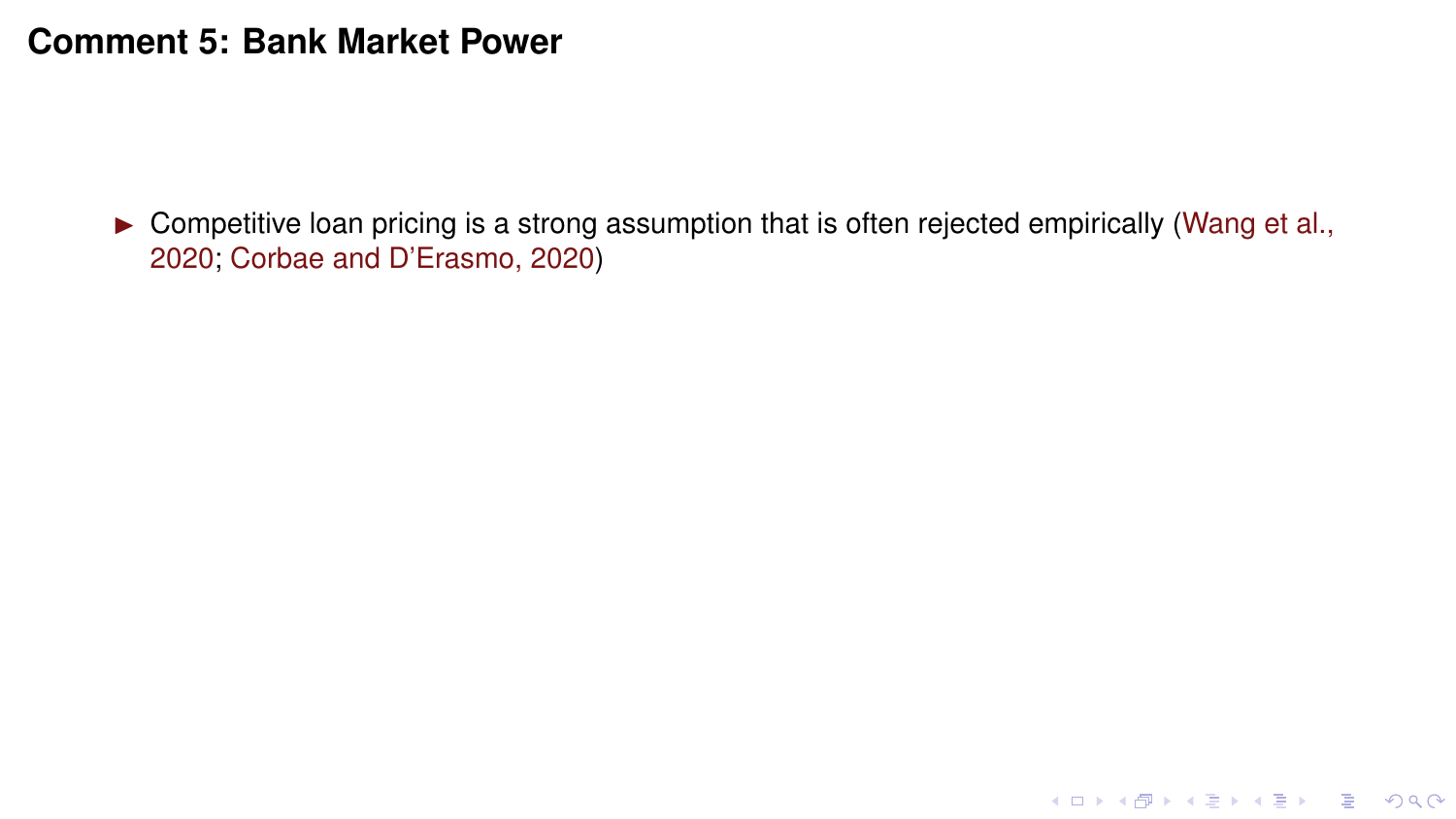- $\triangleright$  Competitive loan pricing is a strong assumption that is often rejected empirically [\(Wang et al.,](#page-35-5) [2020;](#page-35-5) [Corbae and D'Erasmo, 2020\)](#page-35-6)
- $\triangleright$  Suppose prices have an inelastic component; a static version is straightforward to introduce with differentiable firm-products or credit habit formation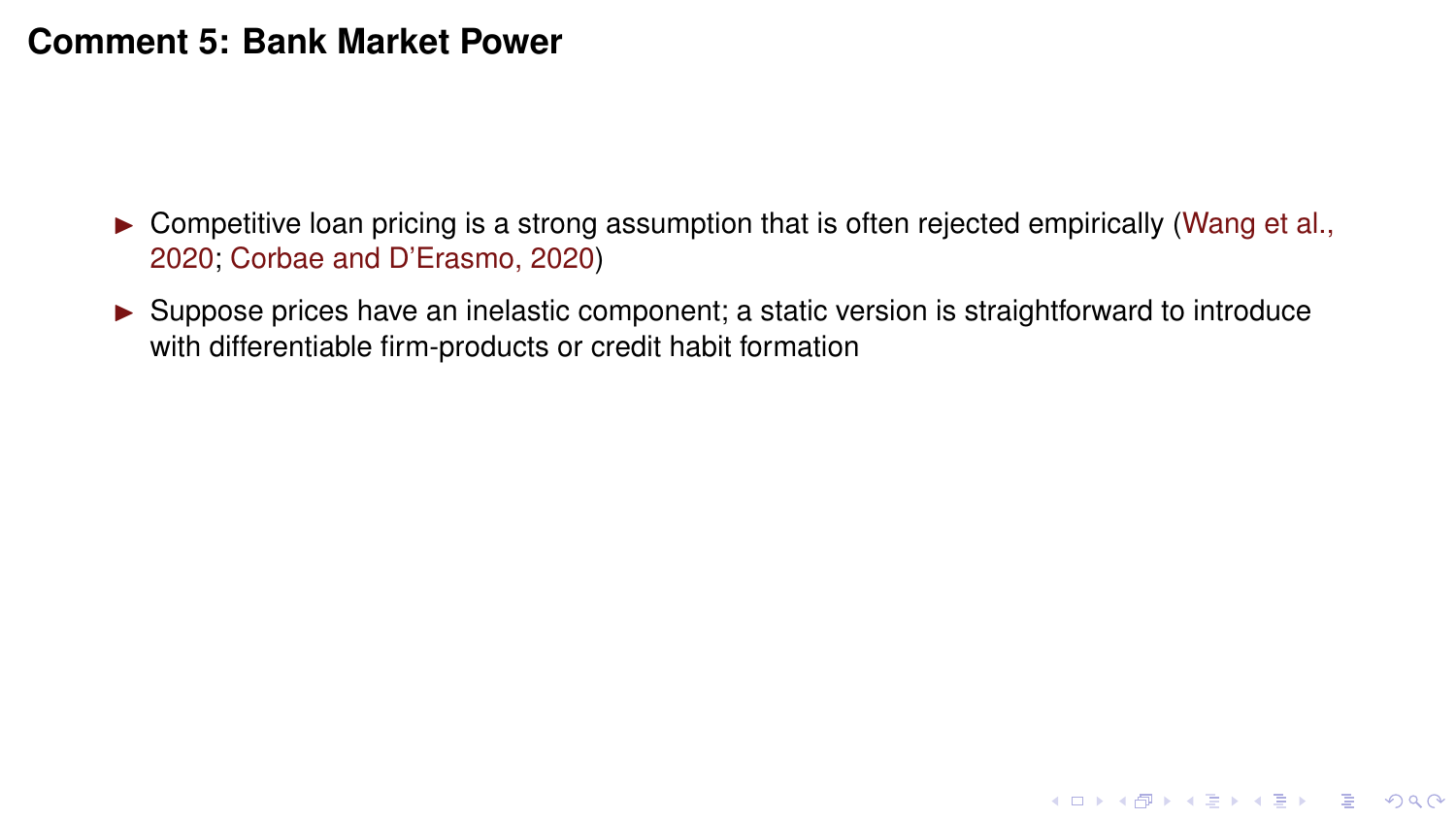- $\triangleright$  Competitive loan pricing is a strong assumption that is often rejected empirically [\(Wang et al.,](#page-35-5) [2020;](#page-35-5) [Corbae and D'Erasmo, 2020\)](#page-35-6)
- $\triangleright$  Suppose prices have an inelastic component; a static version is straightforward to introduce with differentiable firm-products or credit habit formation

**KORK EX KEY OR ABY** 

 $\triangleright$  The price elasticity of liquidations falls, partially negating the solvency externality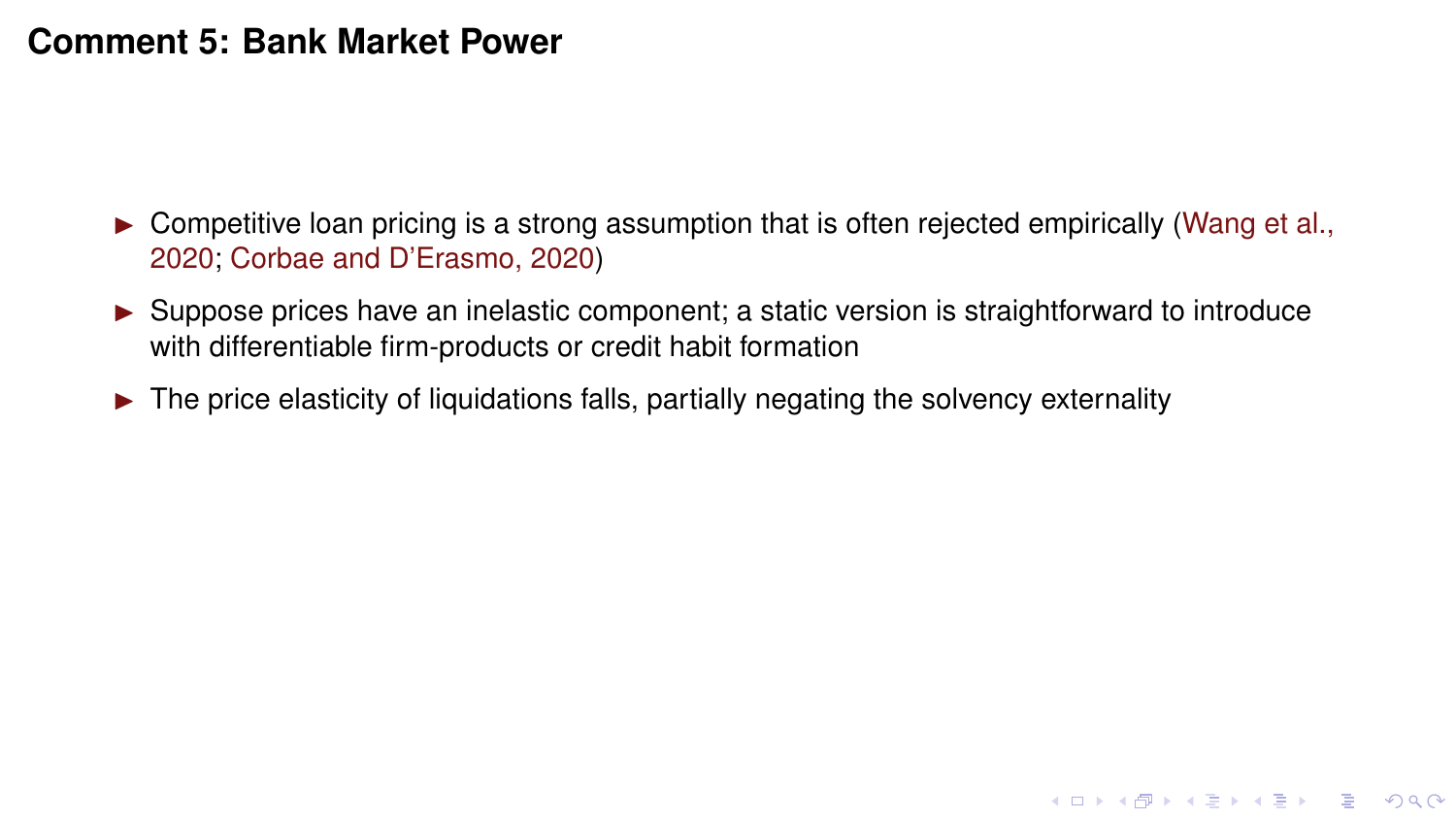- $\triangleright$  Competitive loan pricing is a strong assumption that is often rejected empirically [\(Wang et al.,](#page-35-5) [2020;](#page-35-5) [Corbae and D'Erasmo, 2020\)](#page-35-6)
- $\triangleright$  Suppose prices have an inelastic component; a static version is straightforward to introduce with differentiable firm-products or credit habit formation
- $\triangleright$  The price elasticity of liquidations falls, partially negating the solvency externality
- $\blacktriangleright$  In a constrained-efficient sense, the planner may prefer a more continuation-friendly rule since the aggregate benefit of liquidations is permanently lower

**KORK EX KEY OR ABY**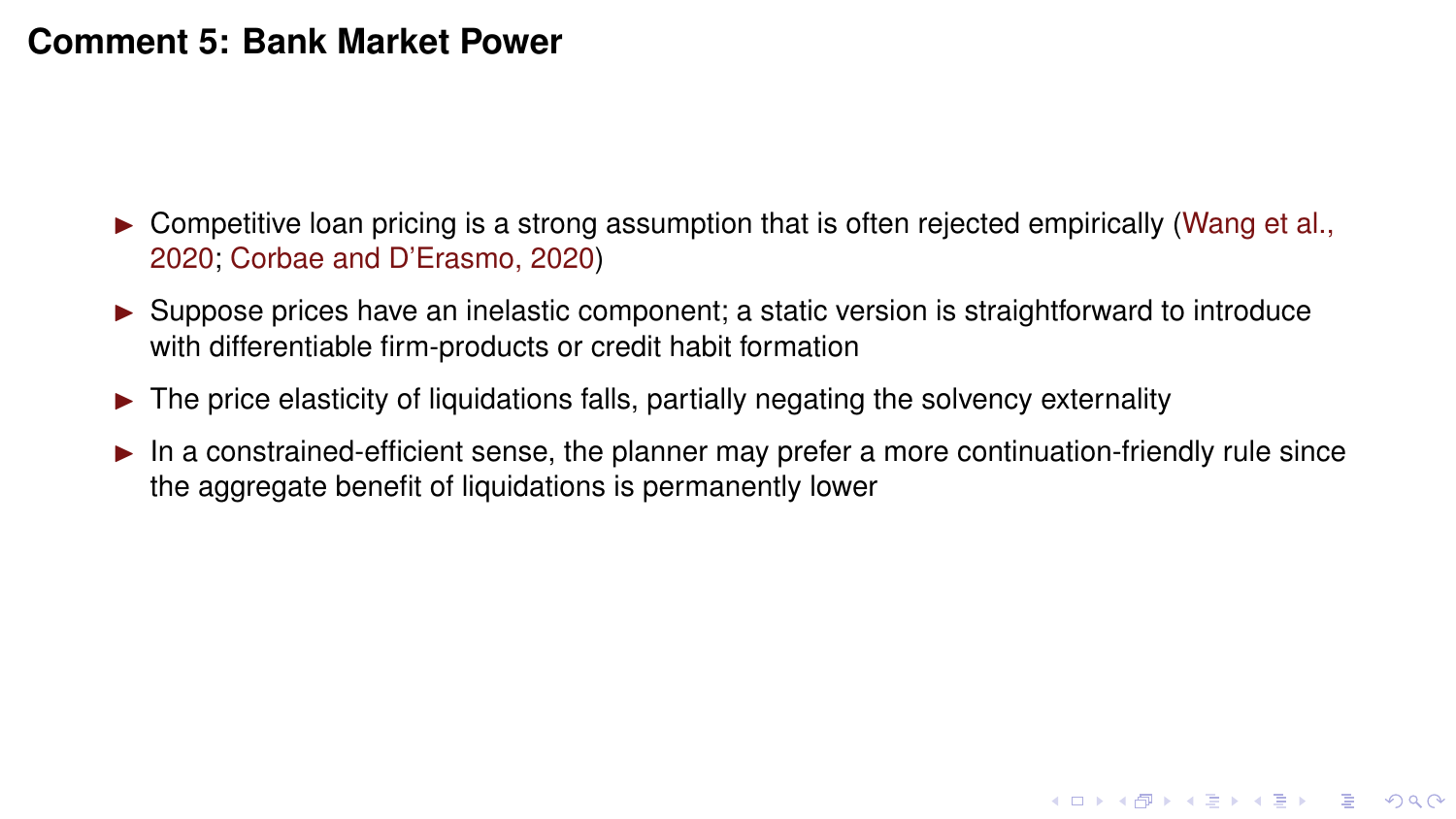- $\triangleright$  Competitive loan pricing is a strong assumption that is often rejected empirically [\(Wang et al.,](#page-35-5) [2020;](#page-35-5) [Corbae and D'Erasmo, 2020\)](#page-35-6)
- $\triangleright$  Suppose prices have an inelastic component; a static version is straightforward to introduce with differentiable firm-products or credit habit formation
- $\triangleright$  The price elasticity of liquidations falls, partially negating the solvency externality
- $\blacktriangleright$  In a constrained-efficient sense, the planner may prefer a more continuation-friendly rule since the aggregate benefit of liquidations is permanently lower

**KORK EX KEY OR ABY** 

**Festable prediction**: financial concentration (market power) yields more reorganizations, ceteris paribus; can test in the cross-section or time-series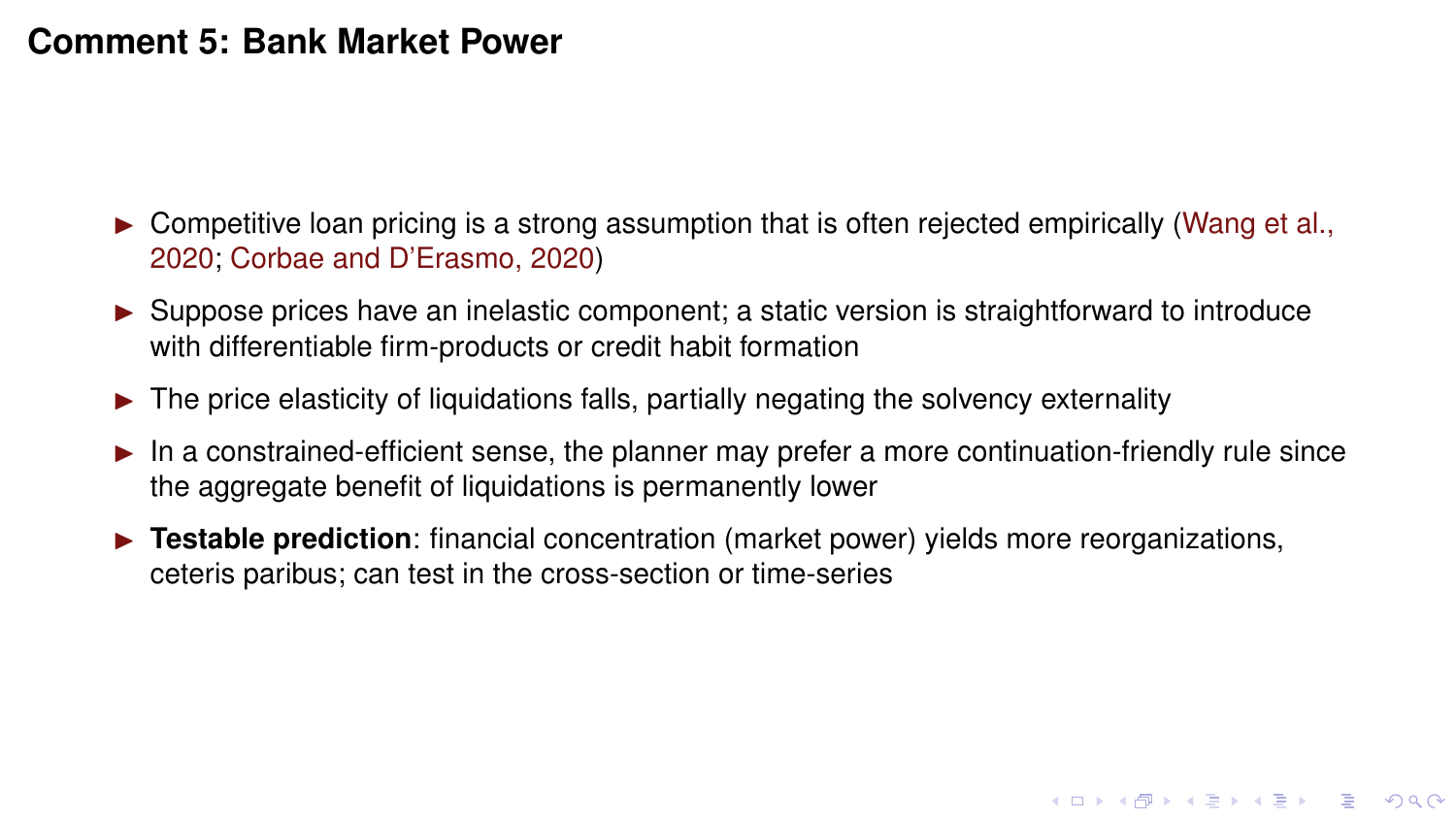- $\triangleright$  Results on optimal seniority structure are consistent with recent quantitative normative analysis [\(Jamilov, 2021\)](#page-35-7)
	- **Optimal regulation reallocates credit towards more efficient intermediaries, which are also large** because marginal costs fall with size
	- **Collateral constraint tightness falls with bank size, leading to concentration of the marginal propensity** to lend in the right tail

K ロ ▶ K @ ▶ K 할 > K 할 > 1 할 > 9 Q Q\*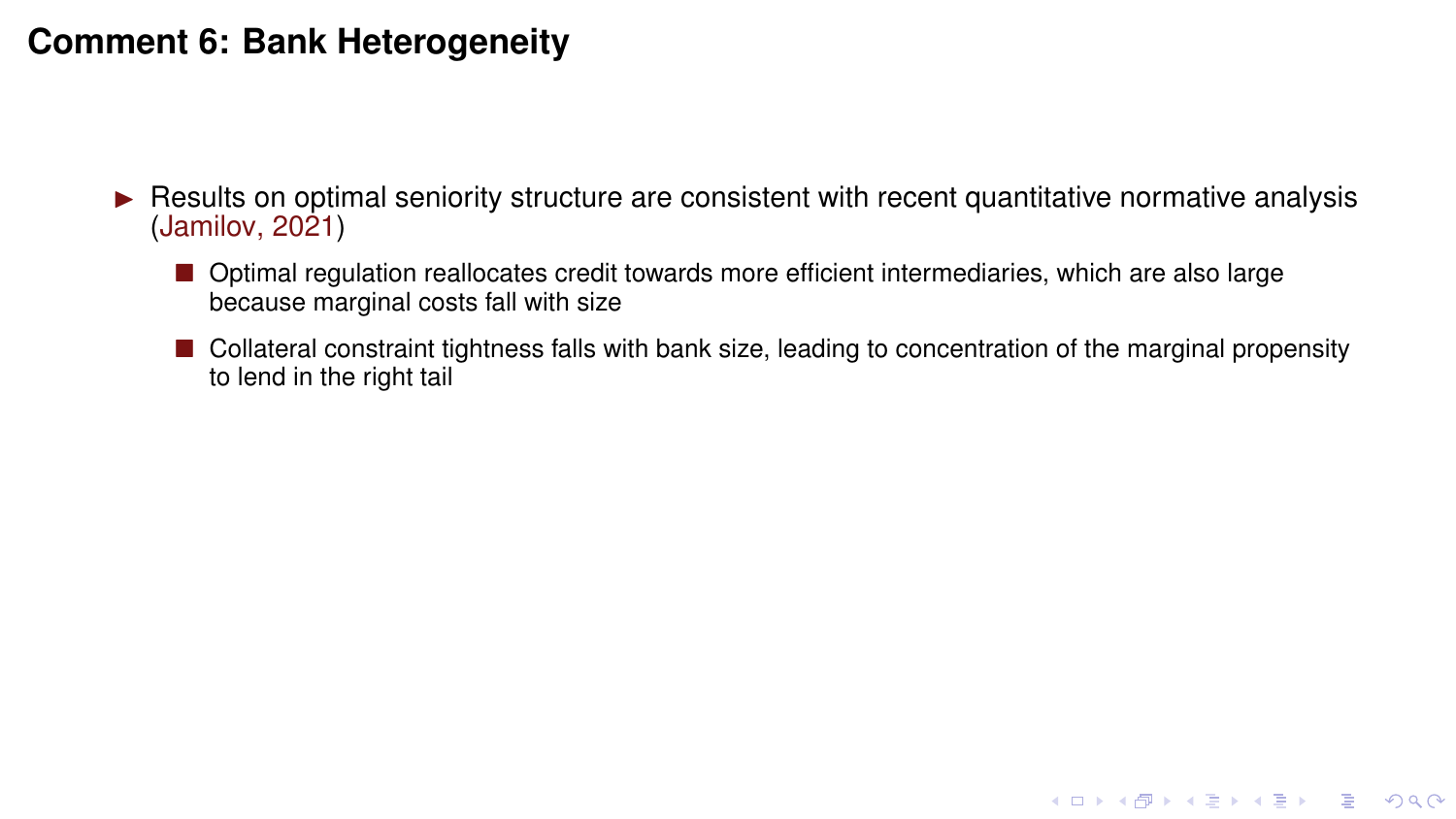- I Results on optimal seniority structure are consistent with recent quantitative normative analysis [\(Jamilov, 2021\)](#page-35-7)
	- **Depart Lands** regulation reallocates credit towards more efficient intermediaries, which are also large because marginal costs fall with size
	- **E** Collateral constraint tightness falls with bank size, leading to concentration of the marginal propensity to lend in the right tail

K ロ ▶ K @ ▶ K 할 > K 할 > 1 할 > 9 Q Q\*

 $\blacktriangleright$  The socially optimal seniority structure has 2 drawbacks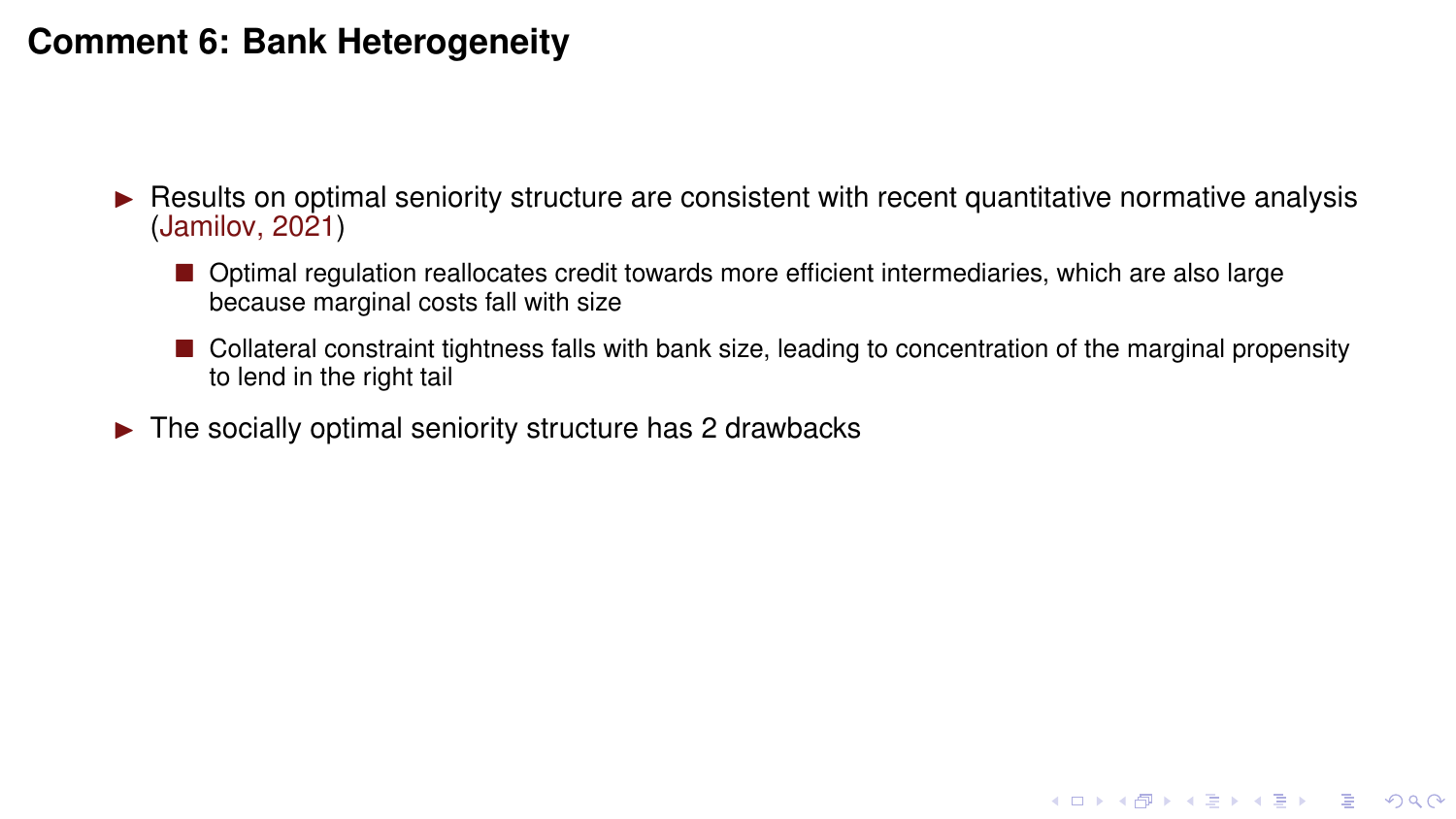- I Results on optimal seniority structure are consistent with recent quantitative normative analysis [\(Jamilov, 2021\)](#page-35-7)
	- **Depart Lands** regulation reallocates credit towards more efficient intermediaries, which are also large because marginal costs fall with size
	- **E** Collateral constraint tightness falls with bank size, leading to concentration of the marginal propensity to lend in the right tail

**KO KARK KEK (EK SARA)** 

- $\triangleright$  The socially optimal seniority structure has 2 drawbacks
- **1.** The policy increases concentration in the banking sector, which is already countercyclical organically. Concerns for effects on competition, especially if markups and deposit franchise capital increase with bank size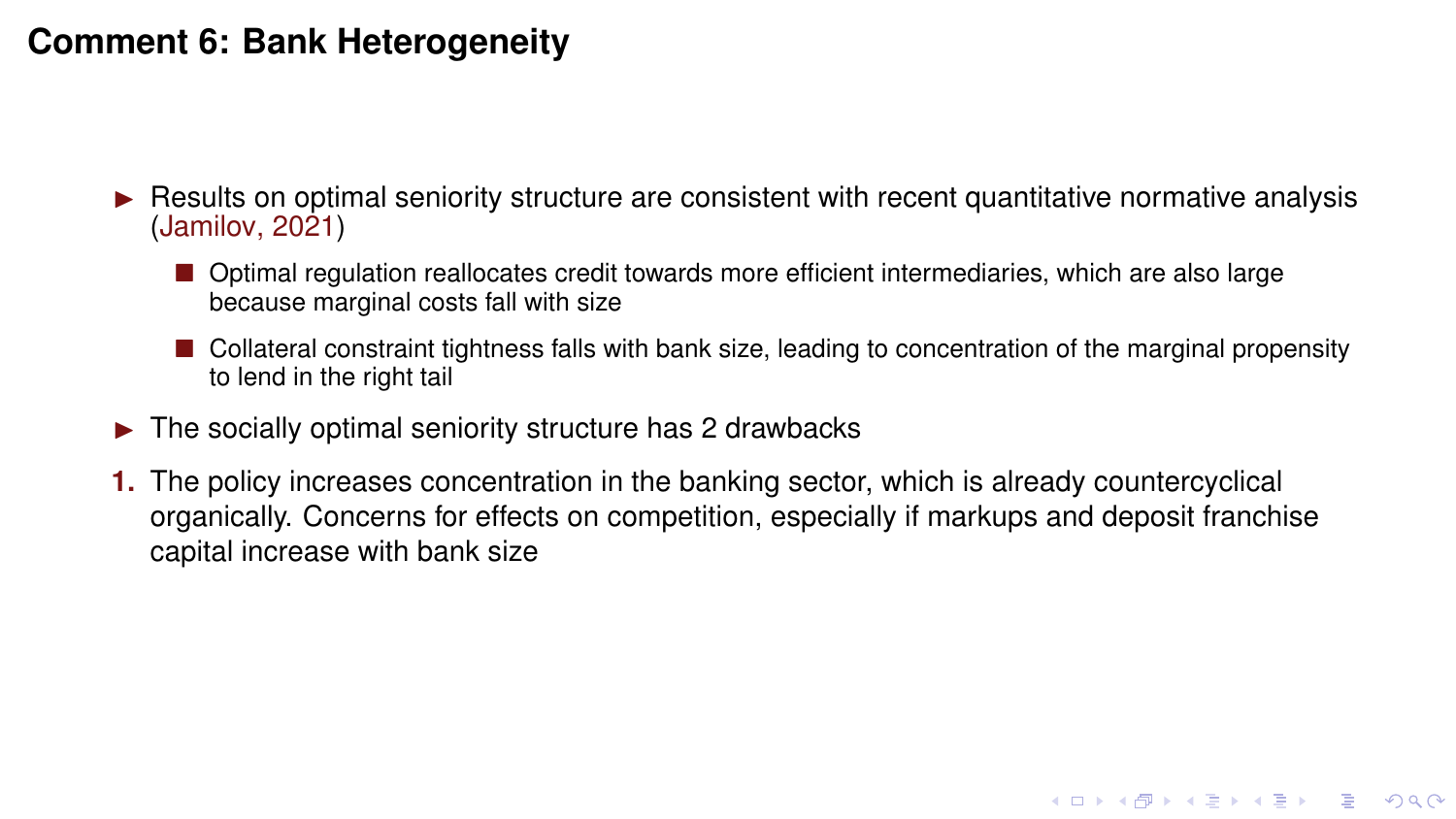- I Results on optimal seniority structure are consistent with recent quantitative normative analysis [\(Jamilov, 2021\)](#page-35-7)
	- **Depart Lands** regulation reallocates credit towards more efficient intermediaries, which are also large because marginal costs fall with size
	- **E** Collateral constraint tightness falls with bank size, leading to concentration of the marginal propensity to lend in the right tail

**KO KARK KEK (EK SARA)** 

- $\triangleright$  The socially optimal seniority structure has 2 drawbacks
- **1.** The policy increases concentration in the banking sector, which is already countercyclical organically. Concerns for effects on competition, especially if markups and deposit franchise capital increase with bank size
- **2.** The policy may be fueling the "too-big-to-fail" externality down the line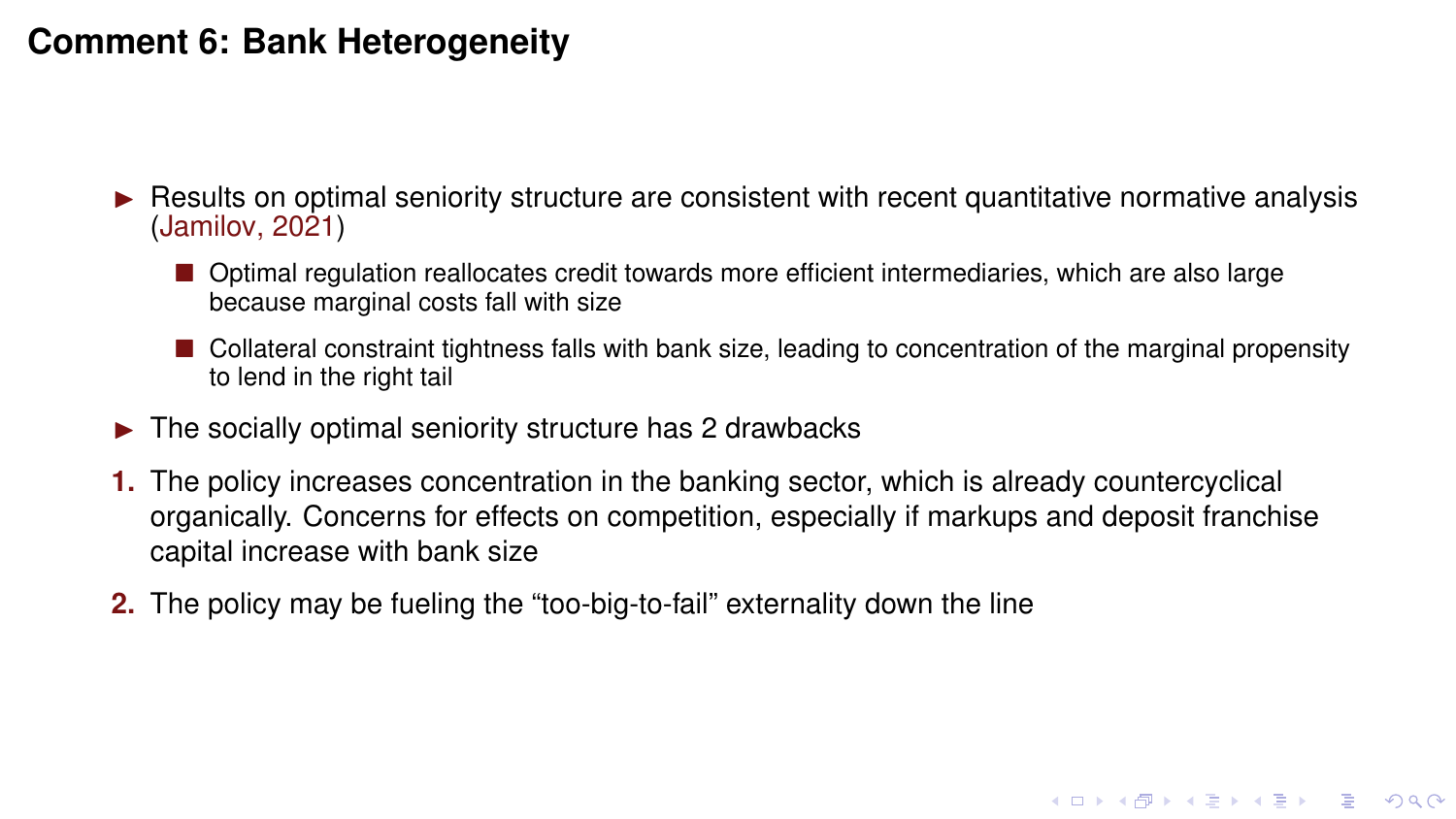#### **Minor Comments**

- $\triangleright$  Operationalizing the model quantitatively with a simple calibration exercise would be very instructive both for intuition and policy prescriptions
- ► Social planner's implementations resemble traditional "bail-outs" of banks; but those interventions are not internalized by the banks themselves, which is an assumption. If banks know about the transfer, what would they prefer to do?
- $\triangleright$  Exogeneity of q is a strong assumption. Does this implicitly assume some form of deposit insurance? This is a binding friction in itself
- $\triangleright$  Are arbitrageurs just un-skilled households? If yes, then why do they receive a zero weight from the planner? If no, then who owns all firms and banks and what are the arbitrageurs exactly?
- $\triangleright$  A natural follow-up would be to extend the framework to infinite horizon. But, keeping the assumption that viability states v are either known or not may be too extreme. One alternative is to allow firms to (optimally) learn about their persistent types. The speed of Bayesian resolution of type uncertainty would then matter explicitly for the optimal liquidation rule, further enriching the framework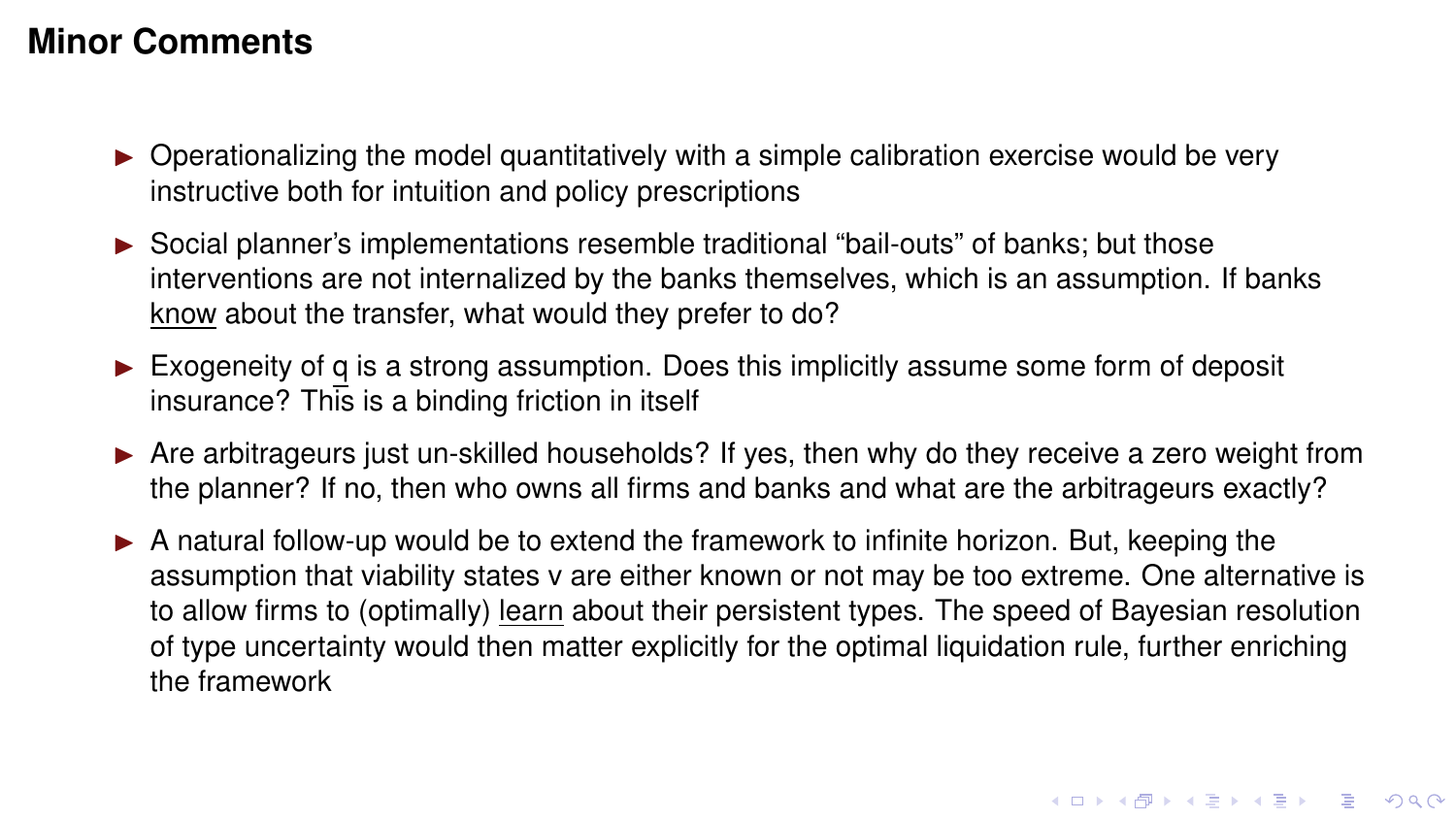### **Summary**

- $\blacktriangleright$  Very elegant model and well-written paper
- $\triangleright$  Exemplary theoretical work lots of testable predictions that can be easily take to the data

**KID X 4 @ X X 暑 X X 暑 X → 暑 → 9 Q Q →** 

- $\blacktriangleright$  Helps organize thoughts on core issues in micro-macro-finance
- $\triangleright$  Theory-driven pandemic-related proposals and ideas are welcome and needed